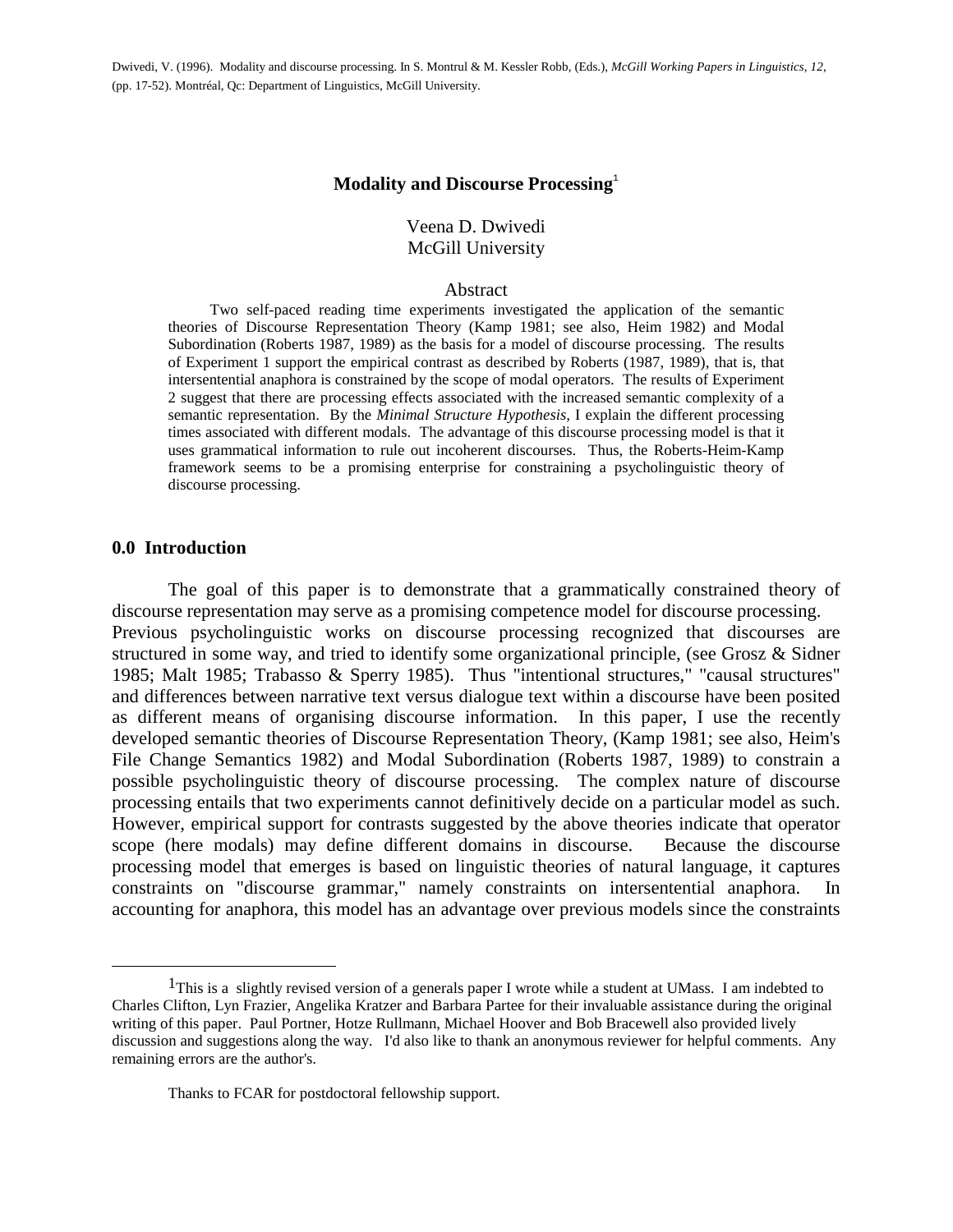posited are not without grammatical significance. The empirical findings presented below support the promising framework that I adopt.

 Specifically, I will explore how sentences containing modal auxiliaries may be processed on-line in discourse. Examples of such sentences are given in (2), this is in contrast to sentences that are not modal, as in (1), (for further elaboration, see Section 1.0).

- (1) a Susan went to the store.
	- b. Susan likes chocolate.
- (2) a. Susan could go to the store.
	- b. Susan might like chocolate.

The main finding of this work is that modality must be represented at the discourse representation level. Roberts (1987) (cf. Karttunen 1976; Heim 1982) showed that introducing a modal in discourse creates structure in the discourse representation that constrains anaphoric relations. Compare the mini two sentence discourses below:

- (3) a. John might buy a book.
	- b. It would be a murder mystery.
- (4) a. John might buy a book. b. #It's a murder mystery. $^{2}$ 
	-

Whereas discourse (3) is fine, (4) is odd, intuitively. Experiment 1 seeks to find experimental data that support the contrast found in the discourses above.

 Besides showing that sentence modality organises a discourse representation, this work shows that the semantic representations of different types of modals affects processing times. Intuitively, modal sentences seem more complex than non-modal sentences. This intuition suggests that perhaps it is the intrinsic content of modals in general that makes processing modal sentences more difficult than non-modal sentences. The findings of Experiment 2 argue against such an "intrinsic content" hypothesis, and suggest instead that where there is a complexity effect associated with a modal, it is the structure required for its interpretation that makes it more difficult to parse. By the Minimal Structure Hypothesis (see below), the more structure the discourse representation of a sentence requires, the more time the processor takes to parse the sentence. Further, I show that not all modals are alike; *would* and *should* sentences are processed differently. This difference is accounted for by the Minimal Structure Hypothesis.

 The outline of this paper is as follows: Section 1.0 outlines the semantic theory of DRT and modality; Section 2.0 lists the parsing assumptions made in this paper; Section 3.0 describes the processing predictions we expect based on the linguistic theories described in 1.0. Section 4.0 outlines Experiment 1; Section 5.0 is the Discussion section for Experiment 1; Section 6.0 describes Experiment 2 and 7.0 is its Discussion section. Section 8.0 explores alternative semantic and psychological theories to account for the data. Section 9.0 continues with some

l

 $2$  Intended anaphoric relations are indicated by underlining antecedent and anaphor. The symbol '#' here and below indicates that the sentence is infelicitous in that context.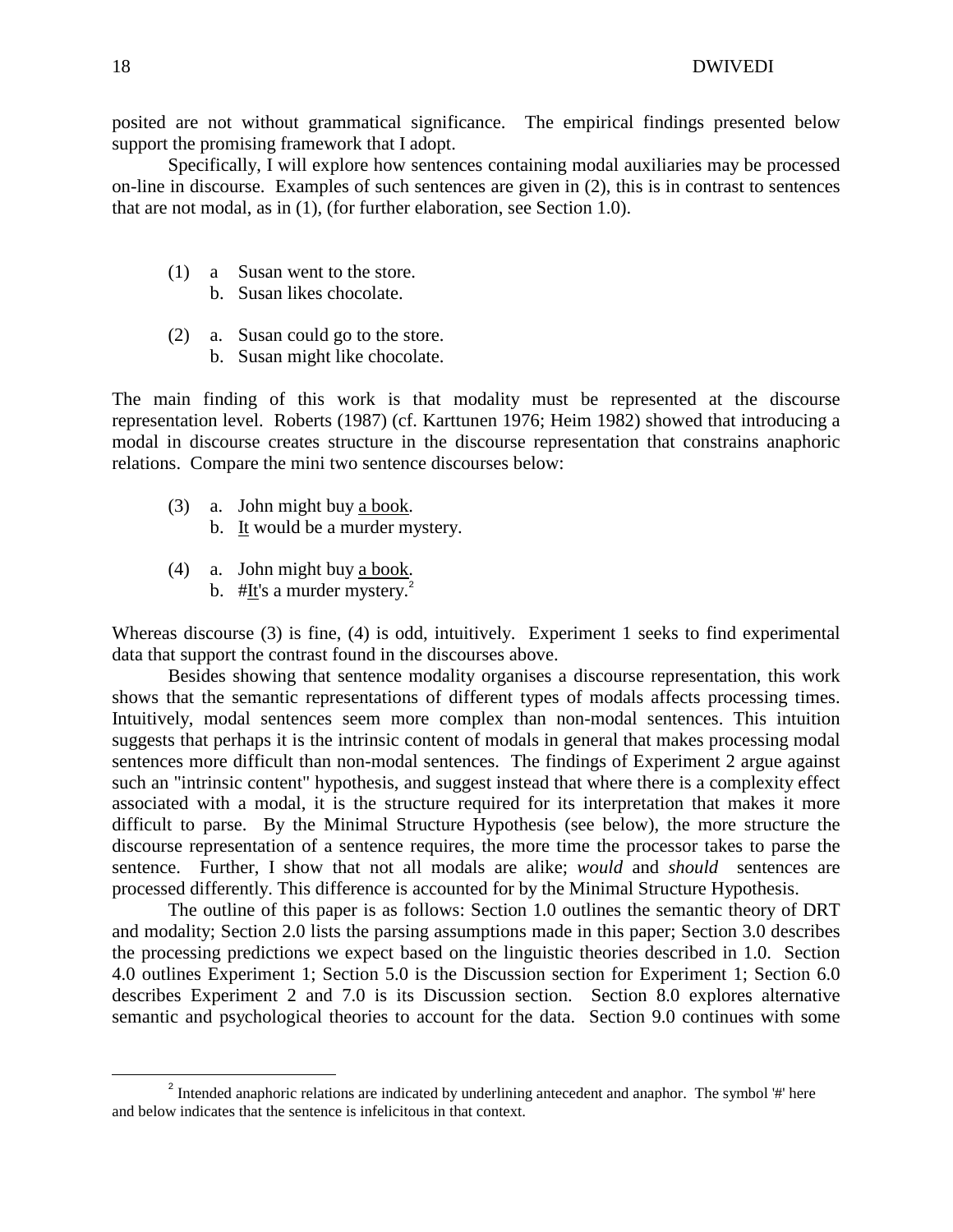open questions not previously addressed; Section 10.0 concludes this paper.

#### **1.0 Background**

 In the experiments that follow, I am concerned with understanding how the mood of an utterance affects pronoun resolution in discourse, and whether the semantic interpretation of modals in discourse has any on-line effects. As a starting point, I will outline the grammatical assumptions I make about modals and their semantic interpretation.

#### *1.1 Modal Subordination*

 Roberts (1987, 1989) illustrates the phenomenon of modal subordinaton (MS) using sentences (5)-(8) below:

- (5) The birds will get hungry (this winter).
- (6) a. If Joan forgets to fill the birdfeeder, she will feel very bad. b. The birds will get hungry.
- (7) a. If John bought a book, he'll be home reading it by now. b. # It's a murder mystery.<sup>3</sup>
- (8) a. If John bought a book, he'll be home reading it by now. b. It'll be a murder mystery.

MS involves two issues. The first issue is how tense/mood is interpreted with regard to context. This is shown in (5) and (6b) While the interpretation of the tense in (5) means some time in the future, i.e., this winter, in (6b) the birds will get hungry (only) sometime after Joan forgets to fill the birdfeeder. $4$ 

 The second issue, which we will look at in some depth, is the role mood plays in constraining intersentential anaphoric relations.<sup>5</sup> While the mini two sentence discourse in (7) is infelicitous, (8) is fine. Ostensibly, the presence of the modal *will* in (8b) allows for proper pronoun resolution.

## *1.2 Modality*

 $\overline{a}$ 

 When discussing the mood of an utterance, it is not the emotional state of the speaker with which we are concerned. Instead, the mood of an utterance refers to the speaker's commitment to the truth of the proposition expressed. I repeat examples (1) and (2) below. The difference between these examples is that in the former sentences, it is a fact that Susan went to

<sup>&</sup>lt;sup>3</sup>There is one possible reading where this sentence is grammatical. That is where *a book* is taken to refer to a specific book, one that John has already talked about. The specific reading of *a book* would entail that it be immune to the scope of modal quantifiers. For this paper, we are concerned with the indefinite reading of NPs only.

<sup>&</sup>lt;sup>4</sup> See Partee (1984), "Nominal and Temporal Anaphora" which also addresses how tense is interpreted "anaphorically."

<sup>&</sup>lt;sup>5</sup>See Karttunen (1976) for a classic discussion of this issue.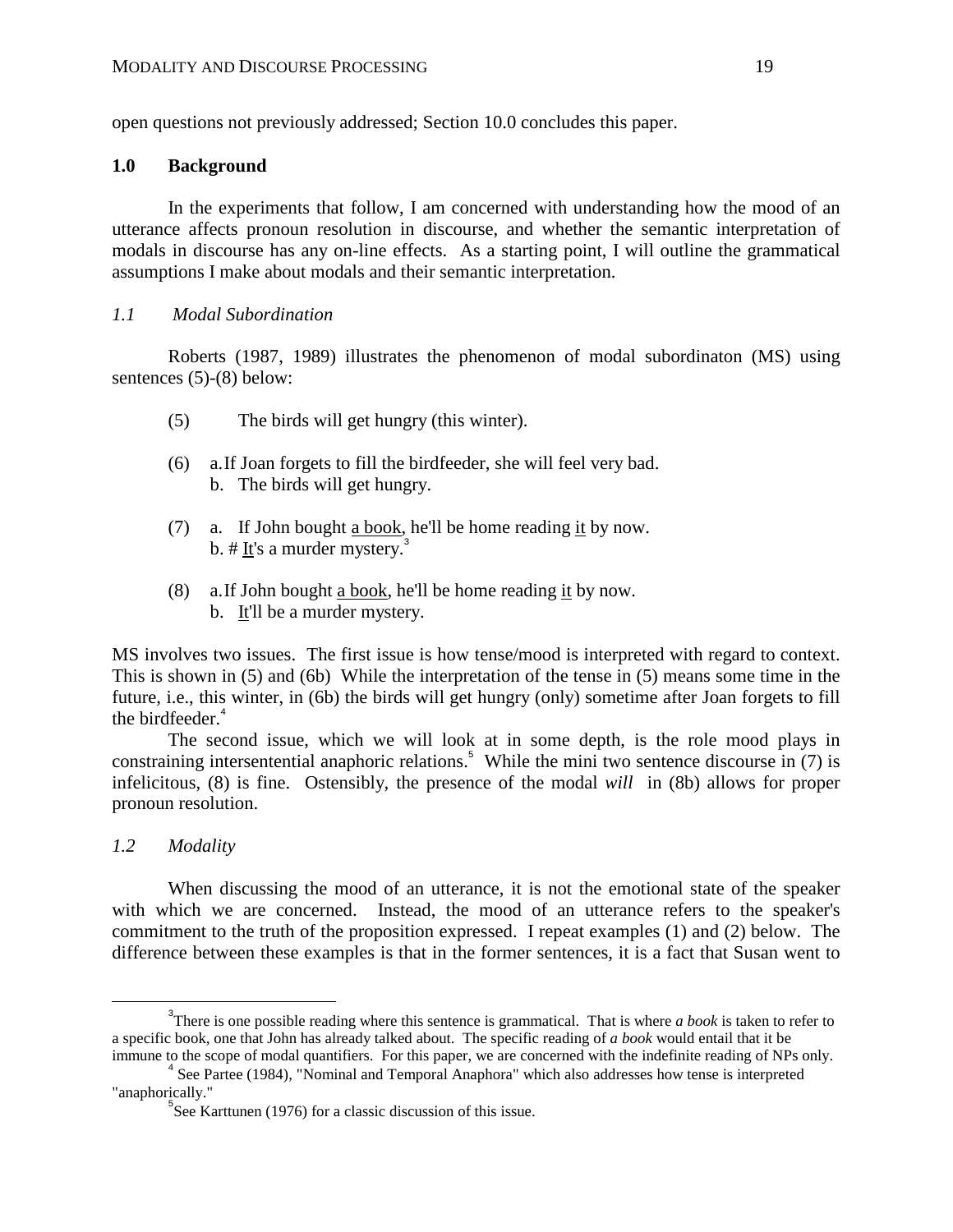the store, or likes chocolate, according to the speaker. When a modal is introduced into the sentence, as in (2), the speaker is not committed to the truth of the proposition.

- (1) a. Susan went to the store.
	- b. Susan likes chocolate.
- (2) a. Susan could go to the store.
	- b. Susan might like chocolate.

The modals *could* and *might* indicate possibility, so that the sentences could be translated as "Possibly, Susan will go to the store," or "Possibly, Susan likes chocolate." Besides the notion of possibility, the grammatical information of modality also indicates necessity (cf. above sentences with the modals *must*, *would* and *should* below).

- (9) a. Susan must go to the store.
	- b. Susan would go to the store (if she had the time).
	- c. Susan should go to the store.

The sentences above have the force of necessity, unlike the ones in (2). Following the interpretation outlined above, sentences containing modals are called *non-factual*, sentences without modals (which are assertions) are *factual*.

### *1.3 The Semantic Interpretation of Modals*

 To properly interpret modals, their meaning must be evaluated with regard to what Kratzer (1979) calls the *conversational background*. This is because modals are ambiguous between epistemic and deontic readings. This is illustrated in the following examples:

 (10) a. Jockl must have been the murderer. b. (in view of the available evidence, Jockl must have been the murderer.)

(Kratzer 1988: (5))

- (11) a. Jockl must go to jail.
	- b. (in view of what the law provides, Jockl must go to jail).

(Kratzer 1988: (6))

Once the extra piece of information is provided, in the b. examples above, the modal is no longer ambiguous between an epistemic or deontic reading. Usually, we know from the context whether the modal is interpreted deontically or epistemically. It is the conversational background<sup>6</sup> (Kratzer 1979) which makes clear how the modal is to be interpreted. The type of conversational background (e.g., deontic or epistemic) is determined by context. It is a function which assigns to each possible world the set of propositions that are true in that world in terms of (the b. like phrases) "given what we know" or "what the law provides." The interpretation of the modal

-

<sup>&</sup>lt;sup>6</sup> I am simplifying Kratzer's terminology here. I use the term "conversational background" as a cover term for "modal base" and "ordering source." The reader is referred to Kratzer (1979, 1981, 1988) for further elaboration.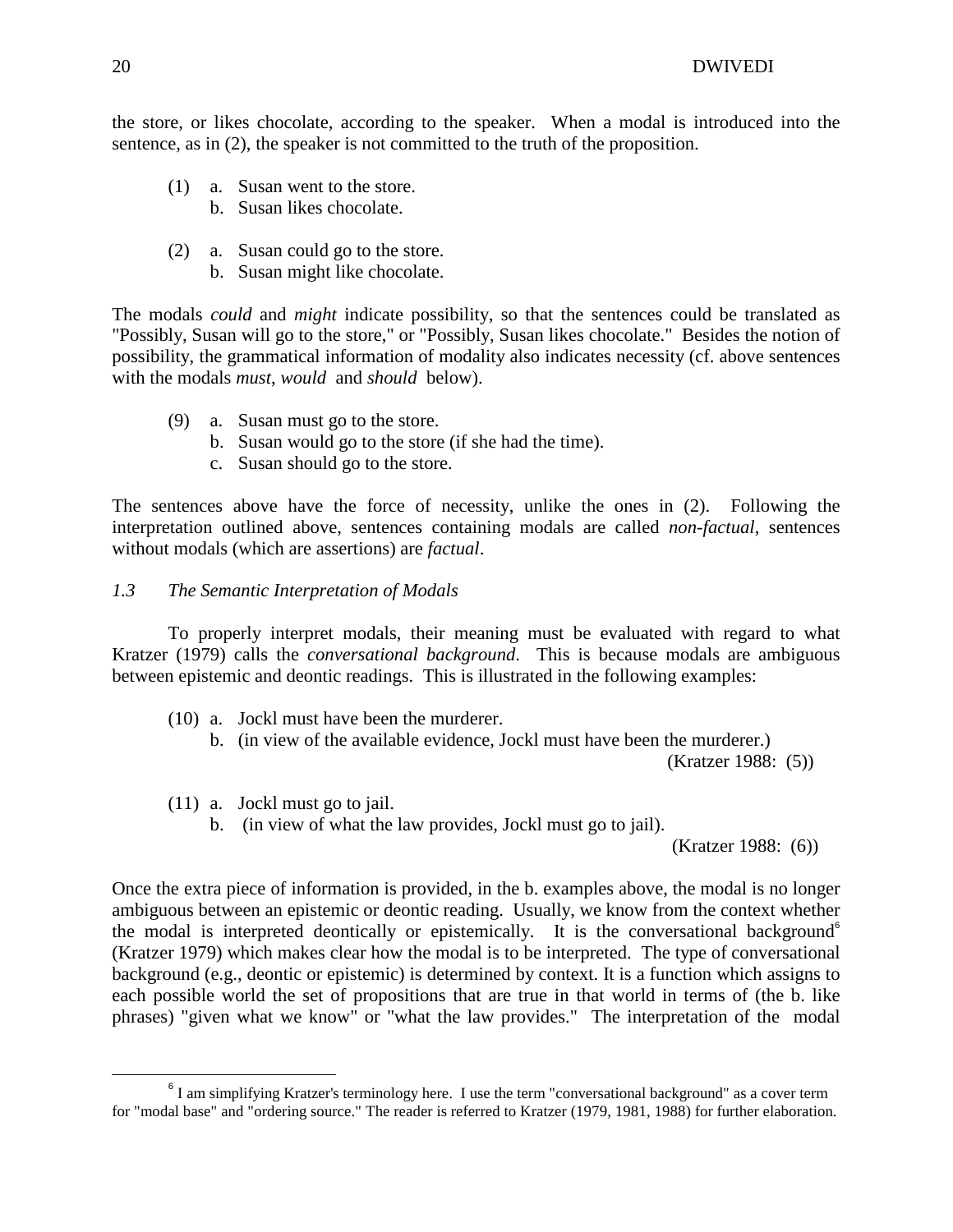proposition will depend on the parameter of the type of conversational background.

#### *1.3.2 Modals are Operators*

 Syntactically, modals are operators. Heim (1982) regards modals as quantifiers over possible worlds.<sup>7</sup> As such they require a tripartite structure at the level of Logical Form, as adverbs of quantification. To exemplify the analogy between adverbs of quantification and modals, let us compare (12) and (13):

- (12) All dogs are nice.
- (13) If Susan comes to the party, she should have a good time.

The LF representaton for (12) is shown below:



The determiner *all* is restricted to quantify only over those individuals which are dogs. The structure (12)' is interpreted as "*For all individuals* which are dogs, they are nice." Similarly, the LF representation for (13) is the following:



The interpretation of (13)' is the following: In view of what we know about "fun", *in all those worlds* where Susan comes to the party, she will have a good time."

 The restrictive clause restricts the domain of possible worlds in an extremely specific way. This contrasts with how the conversational background restricts the domain. In 1.3.1 we saw that the the domain was restricted to include all those possible worlds where "in view of what the law provides" is true or "in view of what we know" is true. These are broad restrictions, compared to the (relatively) infinitessimally small set of worlds where Susan attends the party. This contrast will become important later.

 $\overline{a}$ 

 $<sup>7</sup>$  See Heim, Ch. 2, Section 4.1, pp. 171-195.</sup>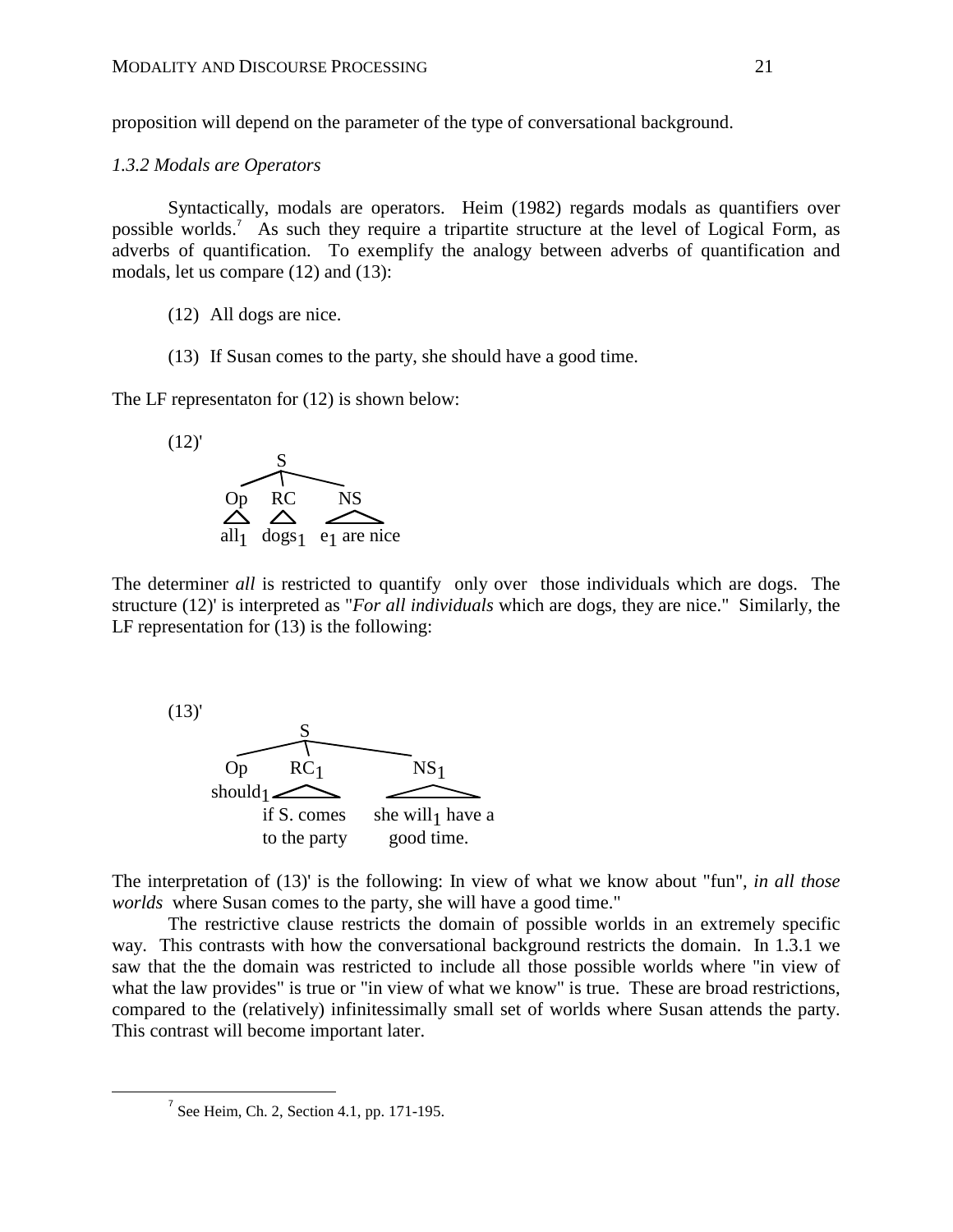#### 22 DWIVEDI

#### *1.3.3 Summary*

 In this section the semantic interpretation of modals was outlined. Modals are sentence operators which can take tripartite structures at the level of LF, like adverbs of quantification. Their interpretation is context dependent. The conversational background determines the type of modality (e.g., epistemic or deontic or circumstantial, etc.) and also orders the set of possible worlds that we are to consider, where only those worlds that are stereotypically like ours are considered when evaluating a proposition.

A modal clause indicates nonfactual mood, which means that its kernel clause may not necessarily be true. Thus, modals mark hypothetical suppositions in a discourse. The kernel sentences are temporarily added to the common ground,<sup>9</sup> presumably to explore the consequences of the supposition if it were true. In the next section I go on to outline the linguistic theory which the experiments of this paper test.

#### *1.4 Discourse Representation Theory and Modality*

#### *1.4.1 DRT*

 Discourse information in Kamp's Discourse Representation Theory (DRT) is represented syntactically by a Discourse Representation Structure (DRS), which is depicted as a box. Statements which are asserted as facts are entered one after another into the box. This box represents the 'whole' discourse. A discourse may also contain subparts which are temporary assumptions; these are represented as separate DRSes embedded in the matrix DRS and possibly embedded within each other. Kamp's level of DRS corresponds to the level of the File in Heim (1982).

The DRS for the simple sentence (14) is shown in (14)'.

 $(14)'$ 

<u>.</u>

| x<br>John $(x)$<br>book(y) |  |
|----------------------------|--|
| bought $(x,y)$             |  |

In the Kamp/Heim framework, definite and indefinite NPs are uniformly translated as variables. The sentence is reduced to "bought (x,y)." The variables are predicated of the descriptive content of the NP, which is called the "condition" on the NP.

 <sup>(14)</sup> John bought a book.

<sup>&</sup>lt;sup>8</sup>Following a suggestion made by Barbara Partee (personal communication), one needs to distinguish the sentence *containing* a modal from the "clause," which is the sentence minus the modal verb. This distinction is necessary since it can be a *fact* that (i) "John should leave," but not a fact that (ii) "John leaves," ((ii)= (i) - Modal). I call clauses of type (ii) the *kernel* clause, and sentences of type (i) the modal clause. These terms will be used since currently there is no alternative terminology available.

<sup>&</sup>lt;sup>9</sup>The *common ground* is the set of presuppositions participants in a discourse share at any given point.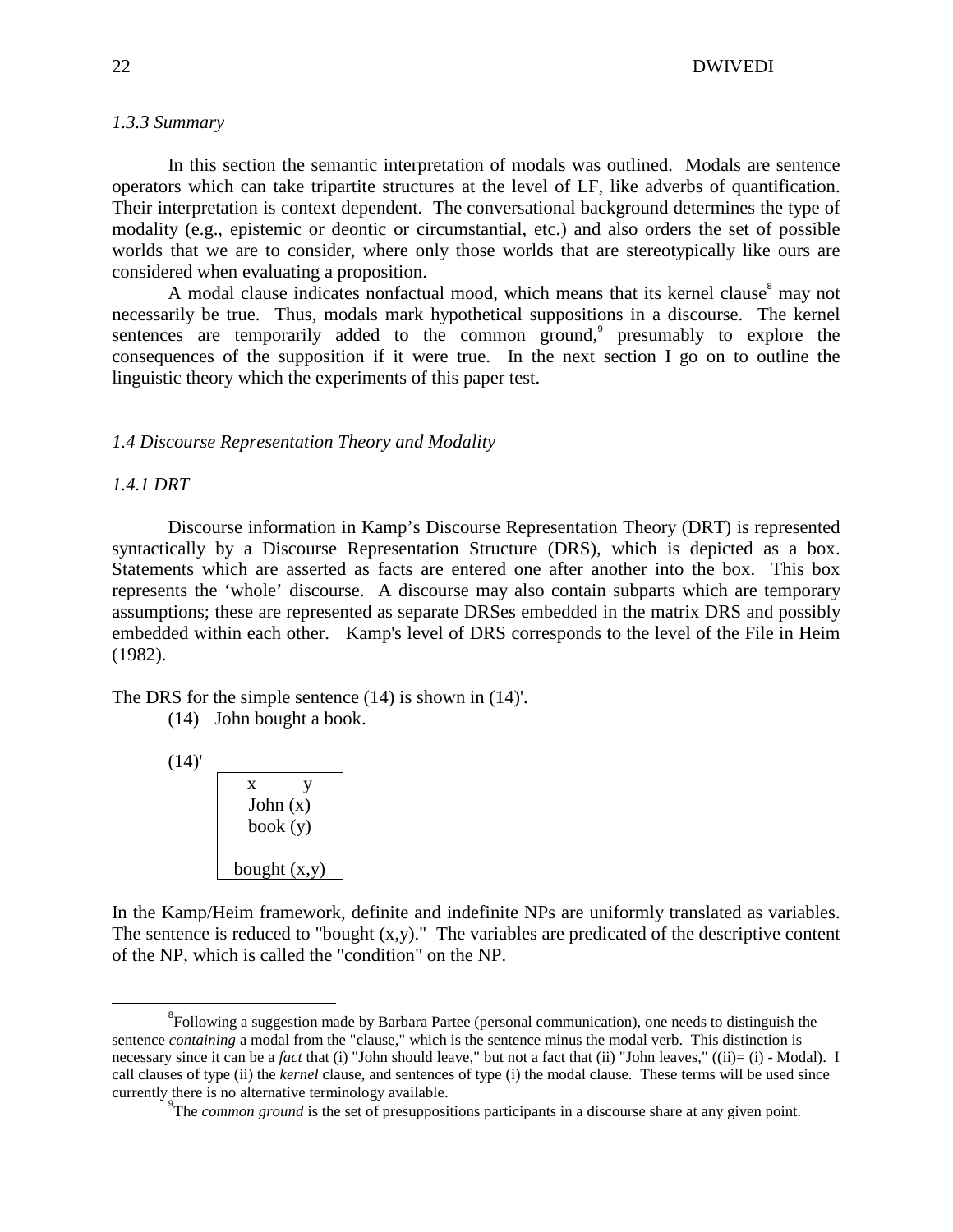The above DRS is constructed in the following way: variables are entered on the top line of the box. The top line of the box represents the 'universe' of the DRS. The definition of truth induces existential quantification over the whole discourse representation, —(14) is true if *there is* something in the model which the two conditions on x and y in this DRS provide a true description of.

 DRSes are uninterpreted formal structures. To be interpreted they are "embedded" in a truth conditional model. "Formally, an embedding is a function from discourse referents onto individuals in the model, such that the individual which a given discourse referent r is mapped onto displays each property corresponding to a condition on r," (Roberts 1987: 15). For quantified sentences, the Restrictive Clause (RC) and Nuclear Scope (NS) are represented as separate boxes: an antecedent DRS which functions as the RC and the consequent DRS functions as the NS. These boxes are depicted at a subordinate level of the matrix box.

(15) Every woman likes a flower.



(15)' is true if for every way of matching x with a woman there is a way of finding a flower that the woman likes.

#### *1.4.2 Representing Modality*

 Roberts (1987, 1989) extends DRT to represent factual versus nonfactual propositions. Factual sentences are always entered onto the matrix box; the "kernel" sentence is always in subordinate boxes. (See Footnote 8). One effect of placing a nonfactual clause in a subordinate box is to get existential quantification over any indefinite contained in the clause. Let's look at (16) to illustrate how DRS and modality interact.

(16) If John bought a book, he'll be home reading it by now. (Roberts 1987: 16, (3))

Although the entire conditional is asserted in (16), neither the antecedent nor the consequent is factual in mood. As such the antecedent is entered onto a subordinate level of the DR, as in  $(16)'$ :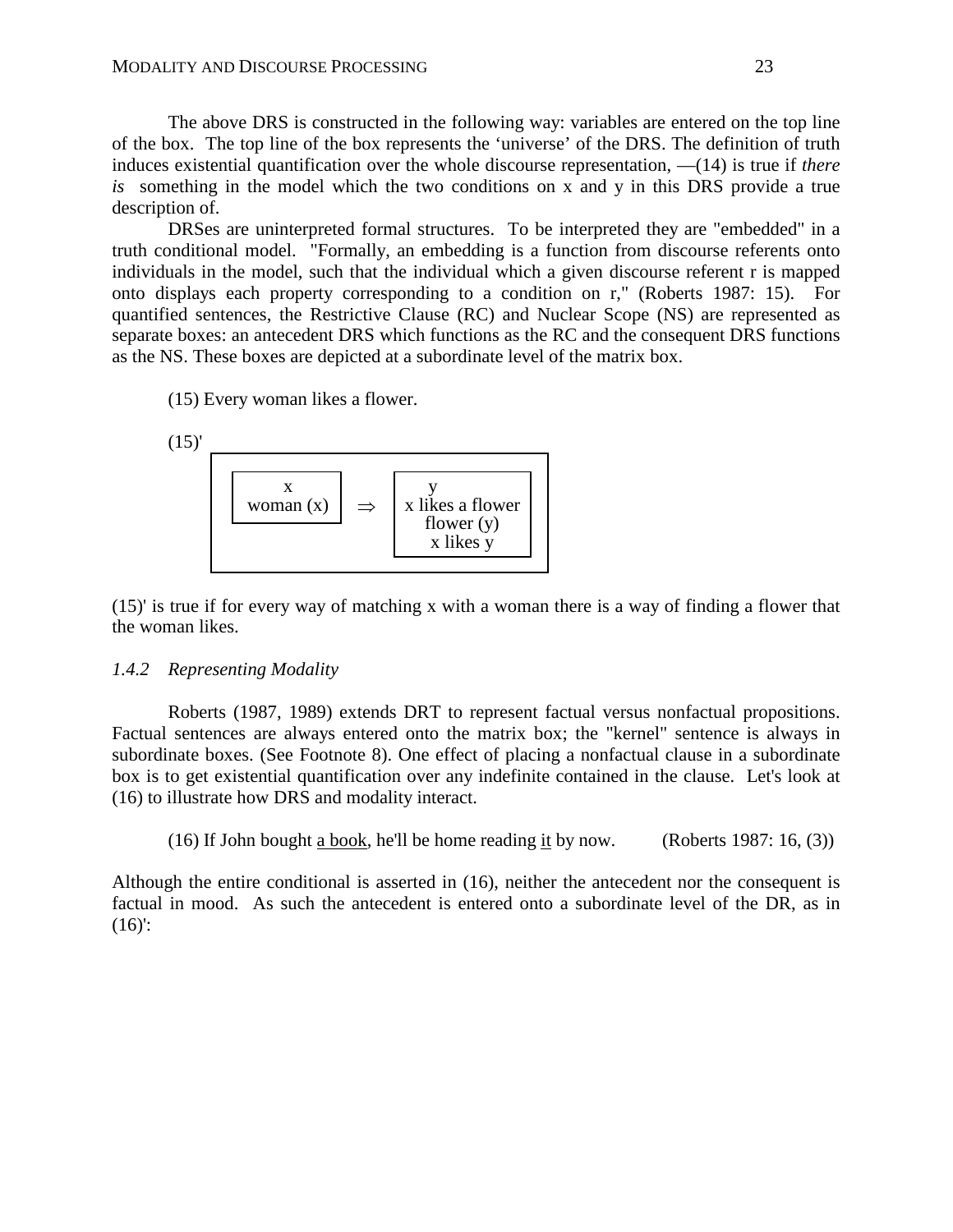(16)'



#### *1.4.3 Accessibility*

 The variables z and w must be equated with their antecedents. An antecedent is *accessible* if it is located at the same or superordinate level of box structure. When a clause containing a pronoun is represented, as in the consequent of (16), the antecedent for the pronoun must be indicated, or the resulting DR will be ill-formed. A discourse referent for the pronoun is entered on the appropriate level of the discourse structure, here z for *he* and w for *it* in the consequent box. To find an antecedent, we locate any discourse referent on the same or higher level of structure. The potential antecedent in (16) is said to be accessible to the pronoun's discourse referent. This is because the antecedent box is superordinate to the consequent box, thus the discourse referents z and w may take the discourse referents for *John* and *a book*, x and y, as their antecedents. This is shown by equating the anaphors with their accessible antecedents.

 Let us now move on and examine how Roberts (1987, 1989) treats examples (7) and (8), repeated here as (17) and (18):

- (17) a. If John bought a book, he'll be home reading it by now.
	- b. # It's a murder mystery.
- (18) a. If John bought a book, he'll be home reading it by now.
	- b. It'll be a murder mystery.

There is no modal in (17b), hence it is in the factual mood. A conditional such as (17a) is only felicitous "where we do not know the truth of the antecedent, and in this case, this entails not knowing whether John bought a book...Hence, we are not tempted to interpret the two clauses [(17a), (17b)] as in the same, nonfactual mood, and there is no evidence of modal subordination." (Roberts 1987: 19). The DRS for (17) is shown below:



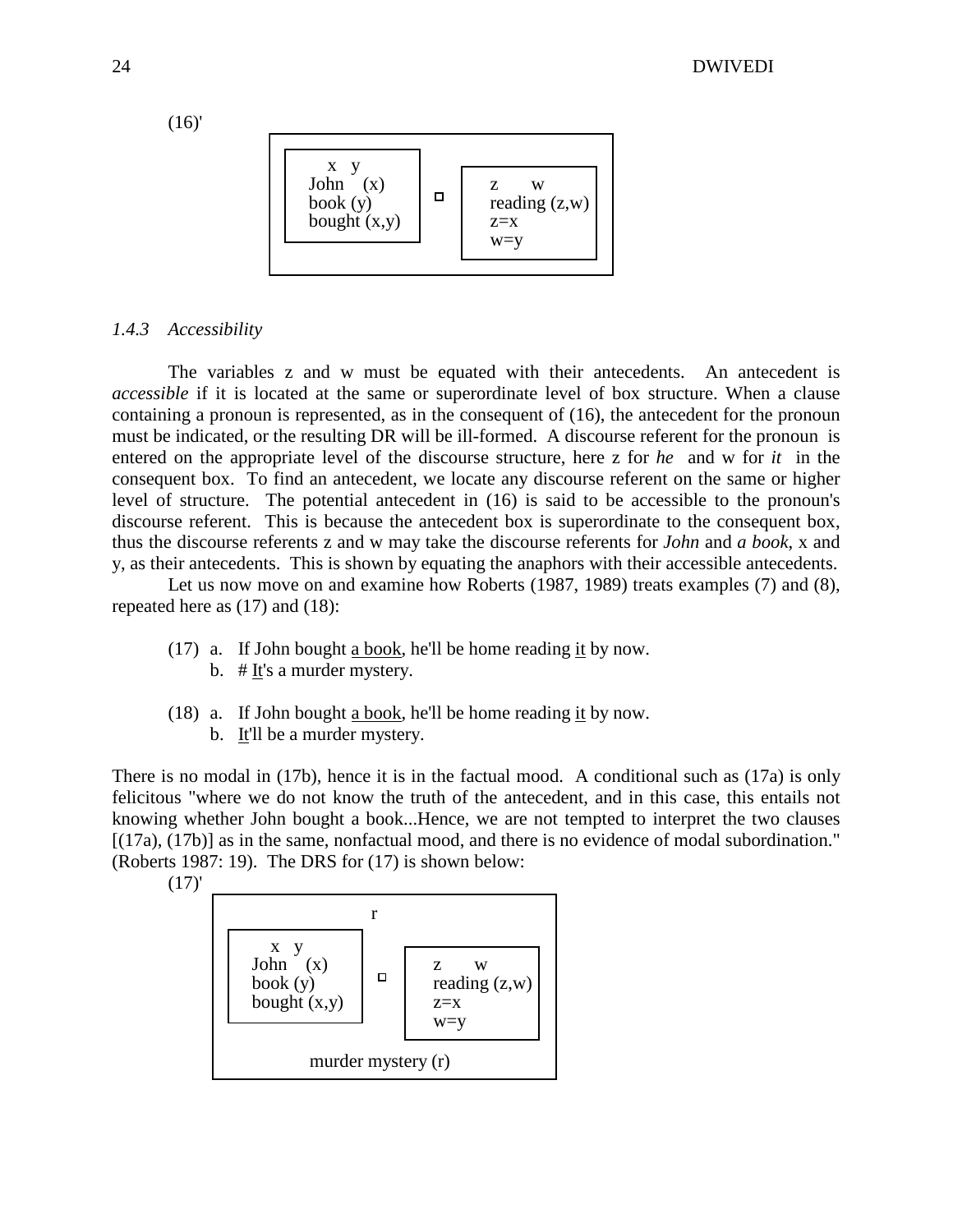The DRS for (17a) is as in (17)'. The factual clause (17b) is entered at the top level of the DR. The discourse referent r is assigned to the pronoun  $it$ , and the condition "murder-mystery(r)" is added. Because the discourse referent for *a book*, y, is contained in a subordinate box, it is not an

accessible antecedent for r. As such, the discourse is not felicitous, unless there is a prior plausible antecedent available, or where the pronoun is deictic. At this point we can infer the DRS for (18):



The discourse referent for *it,* r, is inserted in the nonfactual box already created for the clause (18a) Since the discourse referent for *a book* is now at the same level as that for *it,* (i.e. it is accessible), r is felicitously equated with y, and the discourse is fine.<sup>10</sup>

 A brief summary is due here. Discourses may be represented using Kamp's box theory (1981), which successfully handles anaphora in quantified sentences, ("donkey sentences"). DRT can also represent anaphoric constraints across sentences if we assume that factual clauses are represented on the matrix box, while nonfactual clauses are represented on a subordinate box. An anaphoric relation is licit if the antecedent for the pronoun's discourse referent is at the same or superordinate level; this defines the "accessibility" requirement for antecedents.

Roberts actually modifies the DRS for (18). This is because for discourses such as (19):

(19) a. A wolf might walk into your house.

b. It would eat you first.  $(Roberts 1987: 21, (11))$ 

a DRS like (18)' does not represent the right truth conditions, "A wolf might enter your house and it would eat you first." The correct truth conditions are instead, "A wolf might enter your house, and *if it does (enter your house)*, it would eat you first." Roberts suggests that the second clause (19b) be preceded by the restrictor "if (the kernel clause of) (19a)" Let us look at the resulting DRS for (18):

<u>.</u>

<sup>&</sup>lt;sup>10</sup> Notice that proper names and specific indefinites will always be entered on the matrix box, escaping the scope of modal operators. See (i):

<sup>(</sup>i) Susan might go to the party. She's a party animal.

Though *Susan* is contained in a nonfactual sentence, it is available for anaphora later in a factual sentence because the discourse referent for *Susan* is entered on the matrix box, which is also where factual clauses are represented.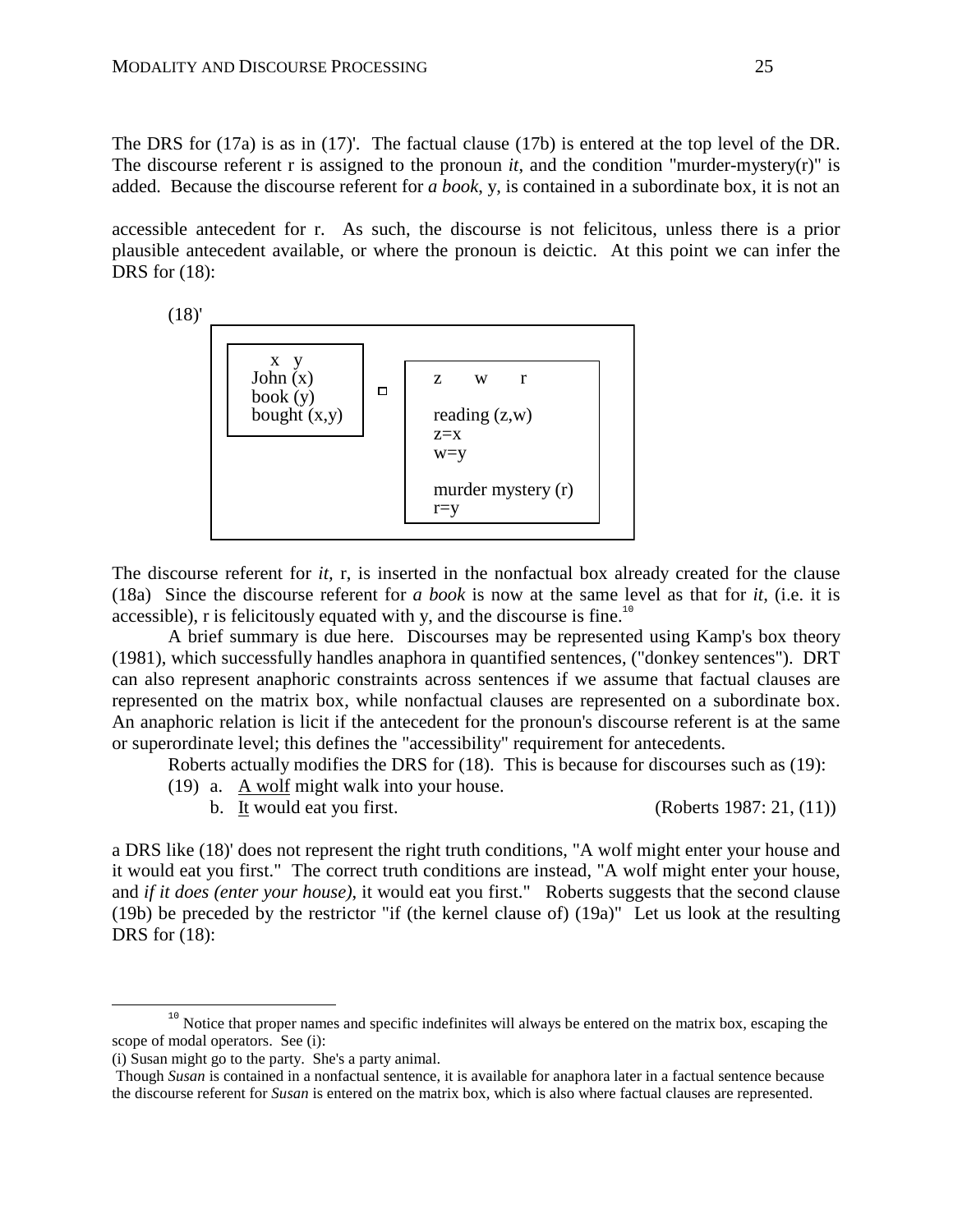

The interpretation for (18)" would be "In all worlds where there is a book which the individual named John bought, you will find that John is reading the book. And in every world in which there is a book which the individual named John bought, the book is a murder mystery," (Roberts 1987: 27).

 The process of copying the first clause to form an antecedent for the second clause is called the "accommodation of the missing antecedent" approach. Roberts uses the term "accommodation" in the sense of Lewis (1979). "In general, then, the antecedent of conditional sentences serves as an explicit hypothetical addition to the common ground against which the consequent is to be evaluated, but in sentences which are not conditional in form, modal subordination involves pragmatic accommodation of a contextually salient proposition (or propositions) to serve as an antecedent for the nonfactual clause," (Roberts 1987: 26).

#### *1.5 Summary*

-

 In this section I briefly described the semantic theories of modality and DRT. DRT defines discourse domains via boxes; these domains are defined in general by operators. In the space of this paper we will be addressing the issue of domains as defined by modal operators.

 Roberts' (1987, 1989) theory of Modal Subordination gives a formal account for the intuitive observation that antecedents contained in modal sentences can only be referred to from other (like) modal sentences. This relation is captured via accessibility relations between antecedents and anaphors.<sup>11</sup> An antecedent is accessible if it is located at the same or superordinate level of the DRS. Because nonfactual propositions are entered at a subordinate level, antecedents in nonfactual clauses will only be accessible to pronouns which are also in nonfactual clauses. Antecedents in factual clauses will be accessible to pronouns in either factual or nonfactual clauses.

 This semantic theory will be used to test whether it can constrain a psycholinguistic theory of discourse processing. DRT is a good candidate theory because it captures grammatical restrictions within and across sentences. Before we discuss possible predictions one could make

 $11$  Roberts' system does not deal with the types of observations in Lakoff (1972) and Heim (1990), which contrast the sentences: "John believes it is raining and hopes it will stop" versus \*"John hopes it is raining and believes it will stop." Clearly we have two nonfactual clauses here, but the inaccessibility of the antecedent has to do with the specific properties of the nonfactuals. Accounting for these examples is beyond the scope of this paper.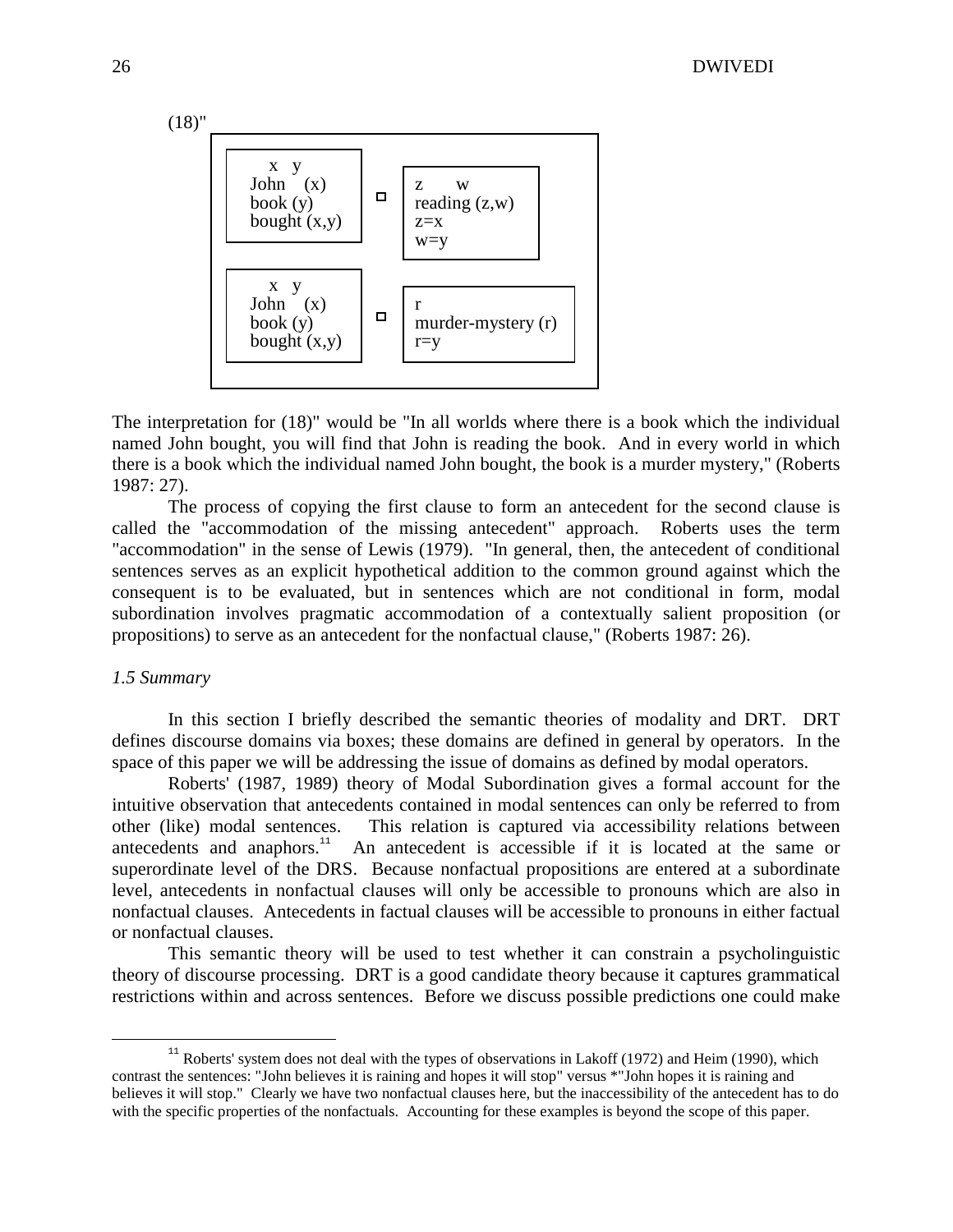based on the above theory, I will describe the assumptions I make about the Human Sentence Processor.

#### **2.0 Parsing Assumptions**

 I assume an S-structure parser that makes use of syntactic information only, and which resolves local ambiguities via the strategies of Minimal Attachment and Late Closure (Frazier and Fodor 1978). The crucial assumption I make is that the parser interprets as soon as it can, such that the configuration it computes is an enriched "LF-like" representation; certain operations such as quantifier construal, etc. take place as soon as possible. I also assume the existence of the Co-reference Device of Nicol 1988, which resolves anaphoric relations intrasententially. In addition to this, I assume the existence of the "File Keeper" (to use terminology of Heim 1982) which represents discourse level information and computes intersentential co-reference relations.

 (20) - S-structure parser<- | | | -> Logical form parser-- | File Keeper/ Semantic Interpretation

The File Keeper may be distinct from or possibly a subset of the Semantic Interpretation Module. The S-structure parser and LF parser function as a unit (this is indicated in (20) by feedback arrows going between the S-structure and Logical form parsers); their output is a tree-like representation. This representation is input to the File Keeper, which builds some discourse representation and possibly interprets the representation.

#### **3.0 Processing Hypotheses and Predictions**

 I assume a DRS representation of modality as a competence theory used to constrain psycholinguistic theory. This is in contrast to the way that Kamp and Heim have written the theories; the language they use leads one to believe that the grammatical rules used to describe DRT can directly be interpreted as psycholinguistic rules used by the parser. In the experiments below, I show that DRT interpreted directly as a processing model is not tenable.

 To test for predictions, I make the minimal assumption that structure building is costly. Thus, the more structure a representation requires, the more cost is associated with the representation, and the cost is reflected in longer processing times. Since the goal is to understand how DRT can constrain a processing theory of discourse comprehension, the minimal assumption we can make is that the unit of the "box" is a minimal unit of structure. For our purposes, the more boxes a representation entails, the more complex it is.

#### *3.1 Predictions*

(i) The Discourse Representation Structure will affect the process of pronoun-antecedent resolution. Specifically, if the parser is presented with two discourse situations, one where the non-factual antecedent and pronoun are contained in sentences of the same mood type, and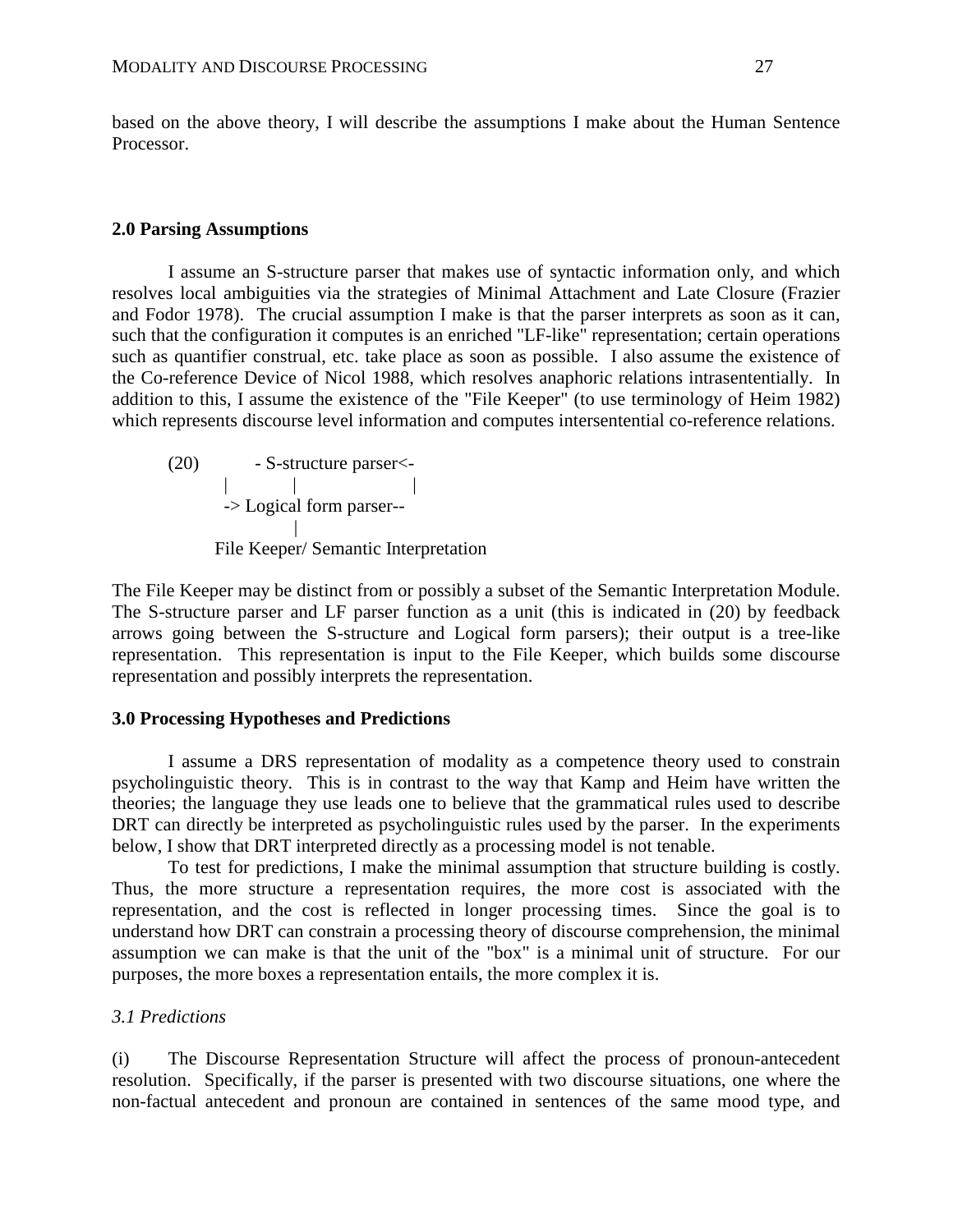another where the pronoun is contained in a factual clause (and thus "inaccessible" by DRS), the sentence containing the pronoun will be processed faster when it is contained in a non-factual clause than when it is in a factual clause. Using theoretical terms, pronouns with *accessible* antecedents should be processed faster than those with *inaccessible* antecedents. This prediction will be tested in Experiment 1. Note that it is not true that every time there is a difference of mood, anaphora is ruled out. This is because a referent contained in a factual clause is *always* accessible. So a discourse that switched from Factual to Nonfactual should be fine, as in (21):

(21) Susan bought a car. It might be blue.

Switching mood in discourse should not present a problem for the parser. Switching mood is only a problem if (i) anaphora is involved and (ii) the antecedent is in a non-factual clause whereas the pronoun is not.

(ii) Wherever DRS theory proposes differences in structural complexity between two representations, the more complex structure should take more time to build than the simpler one. The materials of Experiment 2 are designed to test this prediction. Three types of two sentence discourses are examined; they are a factual sentence followed by another factual (F-F), factual followed by a nonfactual sentence (F-NF) and nonfactual followed by nonfactual (NF-NF). The corresponding DRSes are shown below:



 A strict interpretation of the structural complexity effects predicts that the time to process three types of discourses should differ, such that the pattern of results look like the following:  $NF-NF > F-NF > F-F$ . Because the representation for NF-NF is the most structurally complex, it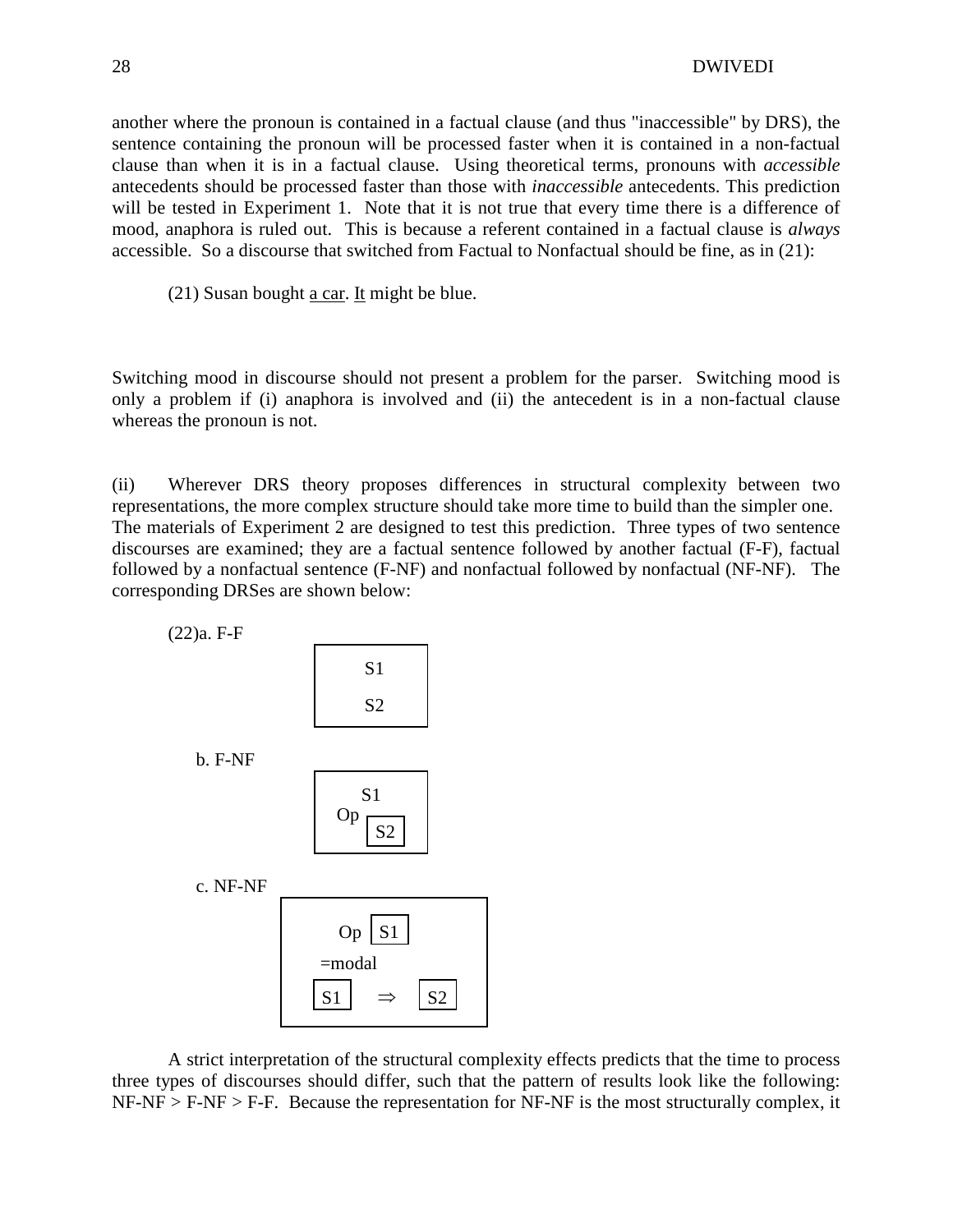should take the longest time to process. The complexity of the representation for F-NF is in between that of NF-NF and F-F, so the processing time associated with this type of discourse is expected to be in between that of NF-NF and F-F.

 Because DRS theory does not by itself distinguish among different types of modal operators, we have no basis so far for expecting a difference among non-factual discourses, (in Experiment 2, the modals *would* and *should* were used in the experimental items) .

We now turn to the actual experiments. Experiment 1 will be described and discussed in Sections 4.0 and 5.0; Experiment 2 will be addressed in Sections 6.0 and 7.0.

#### **4.0 Experiment 1**

#### *4.1 Description of Experiment 1*

 In this experiment, discourses consisting of four sentences were examined. The first sentence contained an antecedent NP in a nonfactual clause. The second sentence was a "continuation sentence" in factual mood. The third sentence contained a pronoun that referred back to the antecedent in  $S1$ .<sup>12</sup> S3 had two conditions: either factual or nonfactual. The reading times for S3 were recorded. S4 was a simple wrap-up sentence. An example is shown:

 (23) S1: Cathy will probably buy a house. S2: She's been looking at the market lately. S3a: It would be a Colonial. S3b: It's a Colonial. S4: Luckily, she has a good agent.

#### *4.2 Method*

-

 48 undergraduates of psychology at the University of Massachusetts at Amherst participated in this self-paced reading study for extra class credit. The study consisted of 80 items in all, 16 of which were the experimental items of this study. There were 16 other experimental items and 48 filler items. For this experiment the fillers were eight 4 sentence discourses where the first sentence (like the experimental sentences) was non-factual, but where there was no pronoun later in the discourse to refer back to the NP in S1. The presentation of the items was one sentence at a time on a CRT screen, except where a sentence was too long for the screen, in which case it was presented clause by clause. The subject pushed a lever when she was ready to read the next sentence. Reading times for the third sentence in the discourse were recorded. Once the subject had read S4 and had pushed the lever, a question to check for comprehension was presented. An example question for (23) is shown below:

#### (24) WHAT DOES CATHY WANT TO BUY? AN OUTFIT A HOUSE

 $12$  In all items but one, S2 was simply a descriptive statement of the person (subject) introduced in S1. As such no topic change occurred which could influence the choice of the referent of the pronoun in S3.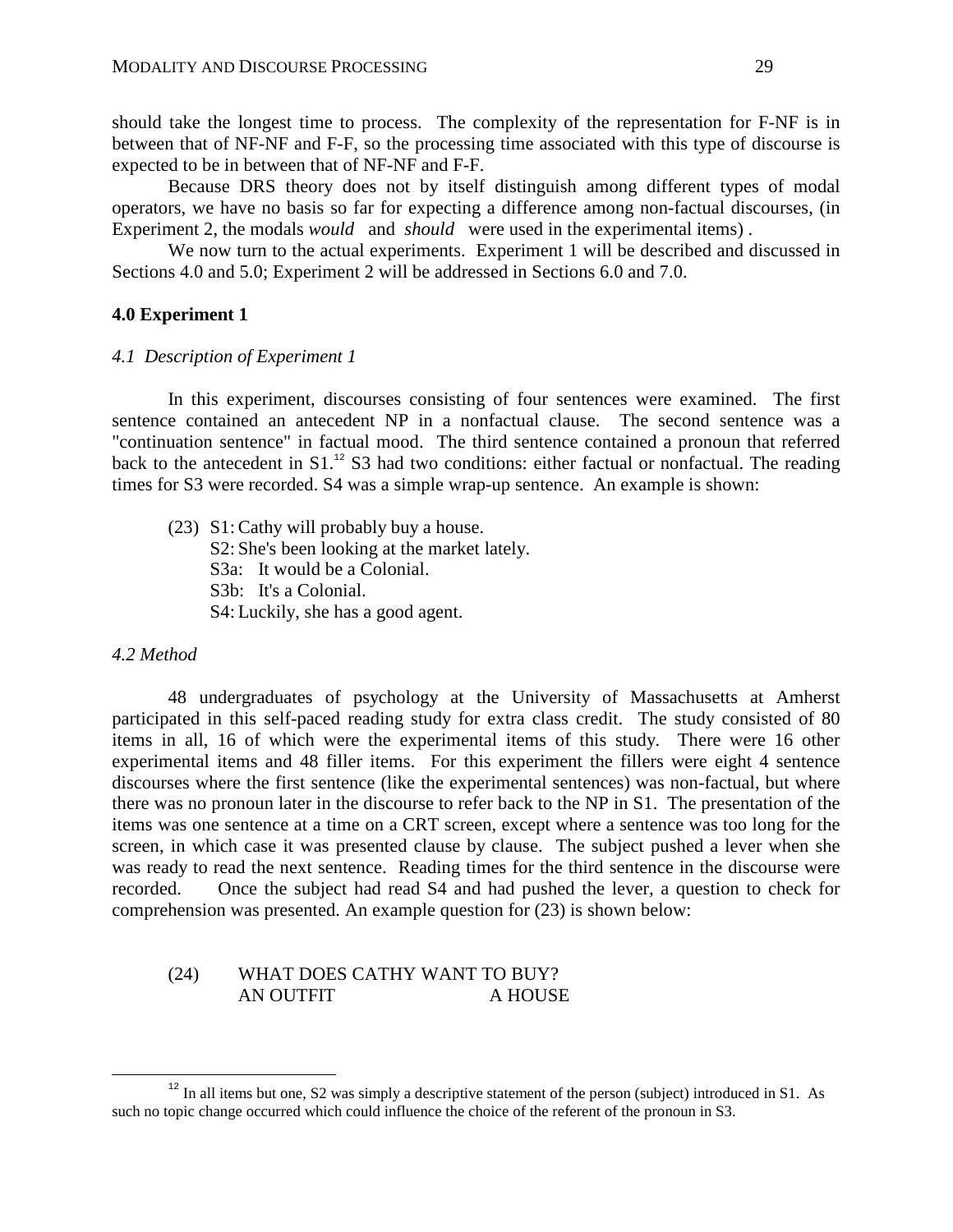## *4.3 Results*

 The resulting mean reading times of the third sentence, S3, are shown in Table 1; all reaction times five standard deviations greater than the subject's mean were discarded.

Table 1

| <b>Mean Reading Times in Milliseconds</b><br>per Character for S3 |    |  |  |  |  |  |
|-------------------------------------------------------------------|----|--|--|--|--|--|
| Nonfactual                                                        | 57 |  |  |  |  |  |
| Factual                                                           | 62 |  |  |  |  |  |

 An anova test that compared the two conditions, Nonfactual versus Factual indicated a significant difference between the conditions,  $F(1,47) = 15.6$ ,  $p < .00048$ .

#### **5.0 Discussion for Experiment 1**

 Experiment 1 investigated the difference in reading times for the sentences S3a versus S3b, repeated below:

 (25) S1: Cathy will probably buy a house. S2: She's been looking at the market lately. S3a: It would be a Colonial. S3b: It's a Colonial. S4: Luckily, she has a good agent.

The results of Experiment 1 confirmed the predictions made regarding the accessibility effect; where an antecedent is *accessible* if it is in the right type of domain in the discourse representation. The difference between the reading times for sentences that contained a pronoun with an accessible antecedent (S3a) versus those which had an inaccessible antecedent (S3b) was highly significant,  $p < 0.00048$ . These results support the idea that modal subordination relations have to be represented at the discourse level, $^{13}$  such that the representation of modality segments the discourse into different anaphoric domains.

 In this experiment a search effect was found such that when the antecedent was contained in an accessible domain (i.e., was felicitous), the clause containing the pronoun was processed much faster than when the antecedent was in an inaccessible domain. Notice that this result was found despite the fact that the factual S3a. (*it's*...) sentences are syntactically and semantically simpler to represent than the corresponding nonfactual S3b. (*it would* ...) sentences.<sup>14</sup>

It is evident that the difference in time is due to search effects associated with processing

<u>.</u>

<sup>&</sup>lt;sup>13</sup>Angelika Kratzer pointed out to me that it could be that the cost associated with the sentence that has an inaccessible antecedent could instead be accounted for by assuming that the antecedent in S1 is re-interpreted as taking wide scope over the modal. The cost is thus in raising the variable representing the discourse referent outside of the subordinate box onto the matrix box. However, the materials do not bias for such a specific reading, and for our purposes, we will assume that the nonspecific reading is the salient reading.

 $14$ Note that these results are preliminary; in future experiments, the length of S3 will be controlled for.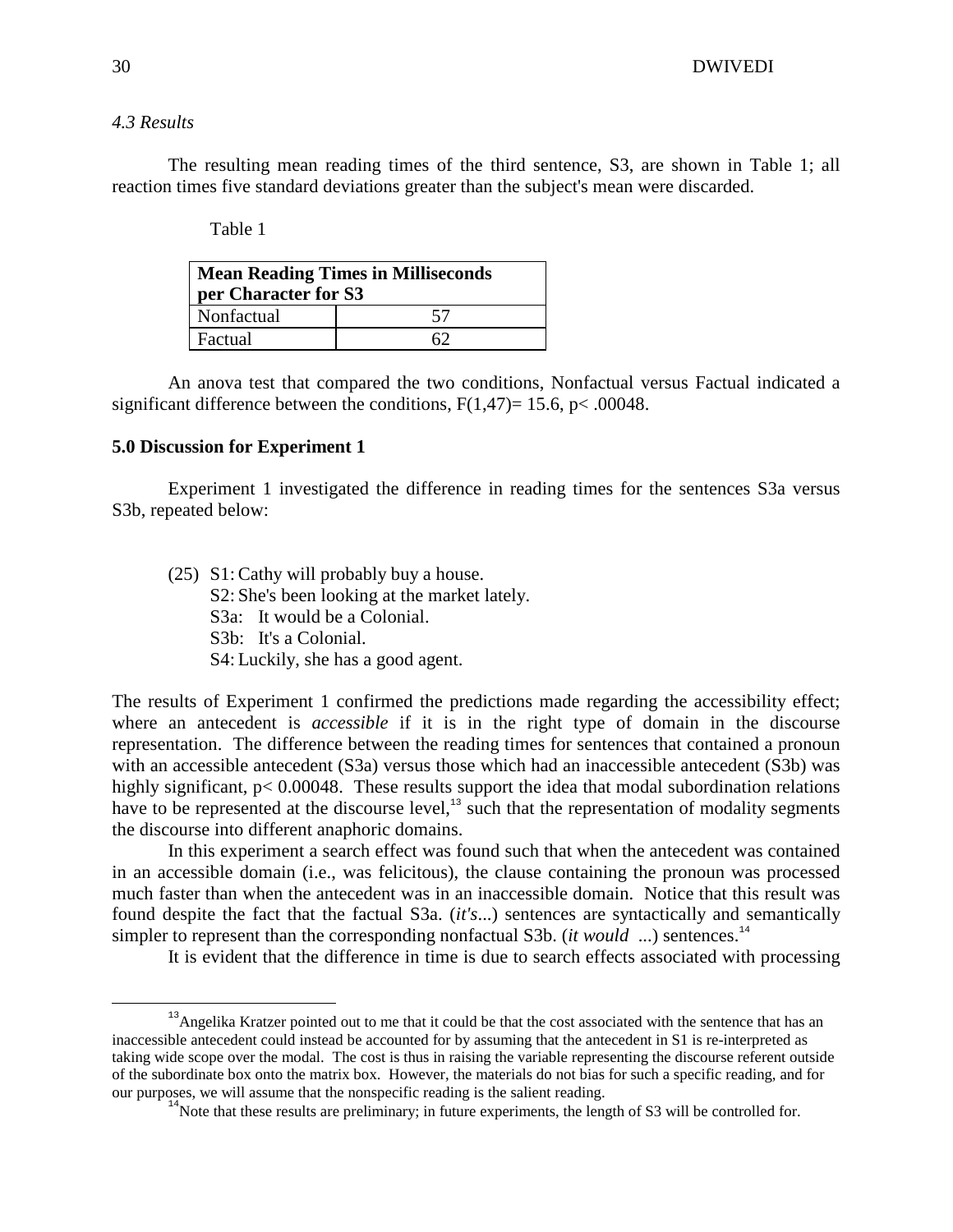the pronouns and is not a property of NF-F discourses because intuitively such discourses are fine when no anaphoric dependency (constrained by modality) exists between the sentences:

(26) Susan might play a sport this summer. She loves soccer.

We change sentence modality all the time. It is only when there is a potential antecedent under the scope of a modal (such that a potential *accessible* antecedent is defined) that the complexity effect emerges. This suggests that the effect is due to some aspect of the search process or other aspects of processing the pronouns.

 In summary, the results of Experiment 1 support the type of representation instantiated in Roberts (1987, 1989) where nonfactual clauses define separate domains represented in discourse structure. These representations define accessible domains for pronouns and their antecedents. When the antecedent is located in an inaccessible domain there is a large difference in real time processing compared to when the antecedent is contained in an accessible domain.<sup>15</sup>

#### **6.0 Experiment 2**

#### *6.1 Description of Experiment 2*

 Mini two sentence discourses were tested to check for the computation of non-factuality. There were 24 items; 12 used the non-factual *should*, biased for its deontic reading, and 12 used the modal *would* . Each item had three conditions: Factual-Factual (F-F), Factual-Nonfactual (F-NF) and Nonfactual-Nonfactual (NF-NF). These conditions are exemplified below:

| (27) a. Susan will major in math. She will take Calculus III first.    | $(F-F)$ |
|------------------------------------------------------------------------|---------|
| b. Susan will major in math. She should take Calculus III first.       | (F-NF)  |
| c. Maybe Susan will major in math. She should take Calculus III first. |         |

(NF-NF)

|  | (28) a. Mario will run for President again. He will win this time. |  |  |  |  |  | $(F-F)$              |
|--|--------------------------------------------------------------------|--|--|--|--|--|----------------------|
|  |                                                                    |  |  |  |  |  | $\sim$ $\sim$ $\sim$ |

- b. Mario will run for President again. He would win this time. (F-NF)
- c. Maybe Mario will run for President again. He would win this time. (NF-NF)

## *6.2 Method*

<u>.</u>

 42 psychology undergraduates at the University of Massachusetts at Amherst participated in this self-paced reading study for extra class credit. The study consisted of 114 items, 24 of which belonged to this particular study; there were 48 other experimental items and 42 fillers in all. The fillers for this experiment included the following: five 2 sentence discourses that contained *would* , five others with *should* , where no modal subordination occurred; and 10 other

<sup>&</sup>lt;sup>15</sup>A anonymous reviewer notes that the findings for Experiment 1 do not necessarily support the theory presented above. According to him/her, all that is necessary is that a semantic theory differentiate between factual and non-factual clauses. While I agree that the above mentioned distinction is crucial, on its own, it is not enough to account for the facts. Importantly, one needs a theory that is able to make such a distinction in a *discourse*. Roberts' theory is unique in that it can make such distinctions within a theory of discourse representation. For further discussion, please see Section 8.0.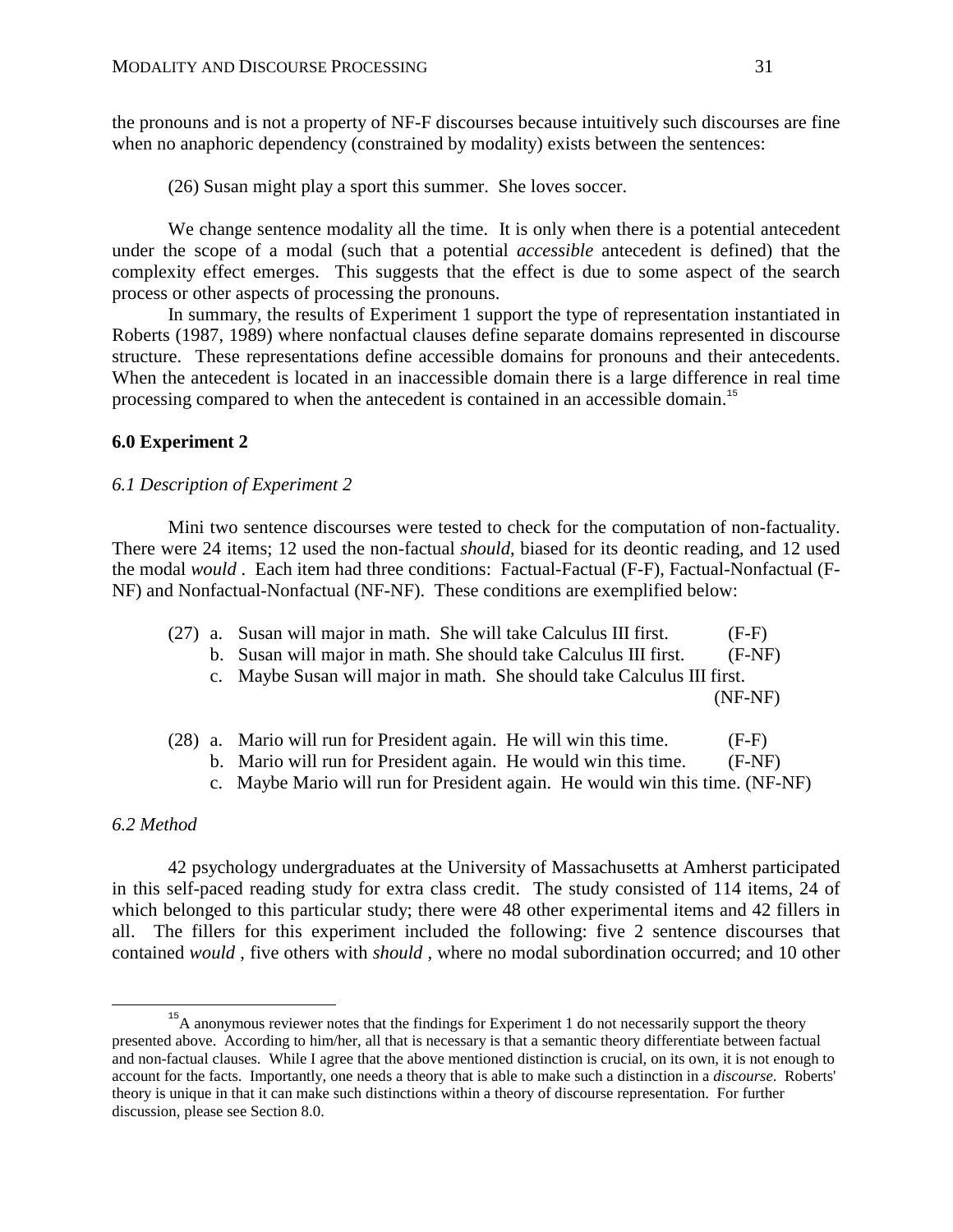2 sentence discourses. Each condition type (F-F, F-NF, NF-NF) was seen an equal number of times by each subject and over the course of the experiment each discourse type was tested equally often in each sentence. Three counterbalancing conditions were used.

 Before the start of the actual experiment, subjects participated in a practice trial of twelve 2 sentence discourses. The presentation of the items was one sentence at a time on a CRT screen. The subject pushed a lever when she was ready to read the next sentence. Reading times for the second sentence in the discourse were recorded. After the subject had read the second sentence and had pushed the lever, a question was presented. The purpose of the question was to check whether the subject was paying attention. Questions were basic Yes-No, True-False or simple wh-extractions; an example is shown below:

(29) Frank will go to the party, afterall. He should get a haircut before he goes.

### Question: Is Frank's hair too short? YES NO

### *6.3 Results*

 The resulting mean reading times of the second sentence are shown in Table 2; all reaction times two standard deviations greater than the subject's mean were discarded.

| <b>Mean Reading Times in milliseconds per character</b> |     |        |       |  |  |  |  |  |
|---------------------------------------------------------|-----|--------|-------|--|--|--|--|--|
|                                                         | E-E | $F-NF$ | NF-NF |  |  |  |  |  |
| should                                                  |     |        |       |  |  |  |  |  |
| would                                                   |     | ו ור   |       |  |  |  |  |  |

Table 2

For purposes of analyses the 2 conditions F-NF and NF-NF were combined. A 2x2 analysis ([should versus would]x[F-NF+NF-NF]) indicated a significant interaction of,  $F(1,41)= 5.79$ ,

p< 0.021. The nonfactual conditions were longer for the *would* condition, no significant difference was found for the *should* condition.

In addition, the main effect of *should* versus *would* was significant,  $F(1,41) = 15.20$ ,  $p \le$ 0.001. Sentences with *would* are slower than *should* .

 A T-test indicated that the difference between 55 and ((60+57)/2) was nearly significant, T(41)= 1.93, p< 0.054. There was no difference among the nonfactuals in the *should* and *would*  conditions,  $F(1,41) < 1$ .

#### **7.0 Discussion for Experiment 2**

#### *7.1 Summary of results*

 Overall, whenever the modal *would* is used, some extra processing time is required. The interaction between the *would* and *should* sentences indicates that there is a significant difference as to how these are processed,  $p < 0.021$ . Furthermore, there is strongly suggestive evidence that *would* takes more time to process than *will*, p< 0.0549. For the *should* discourses,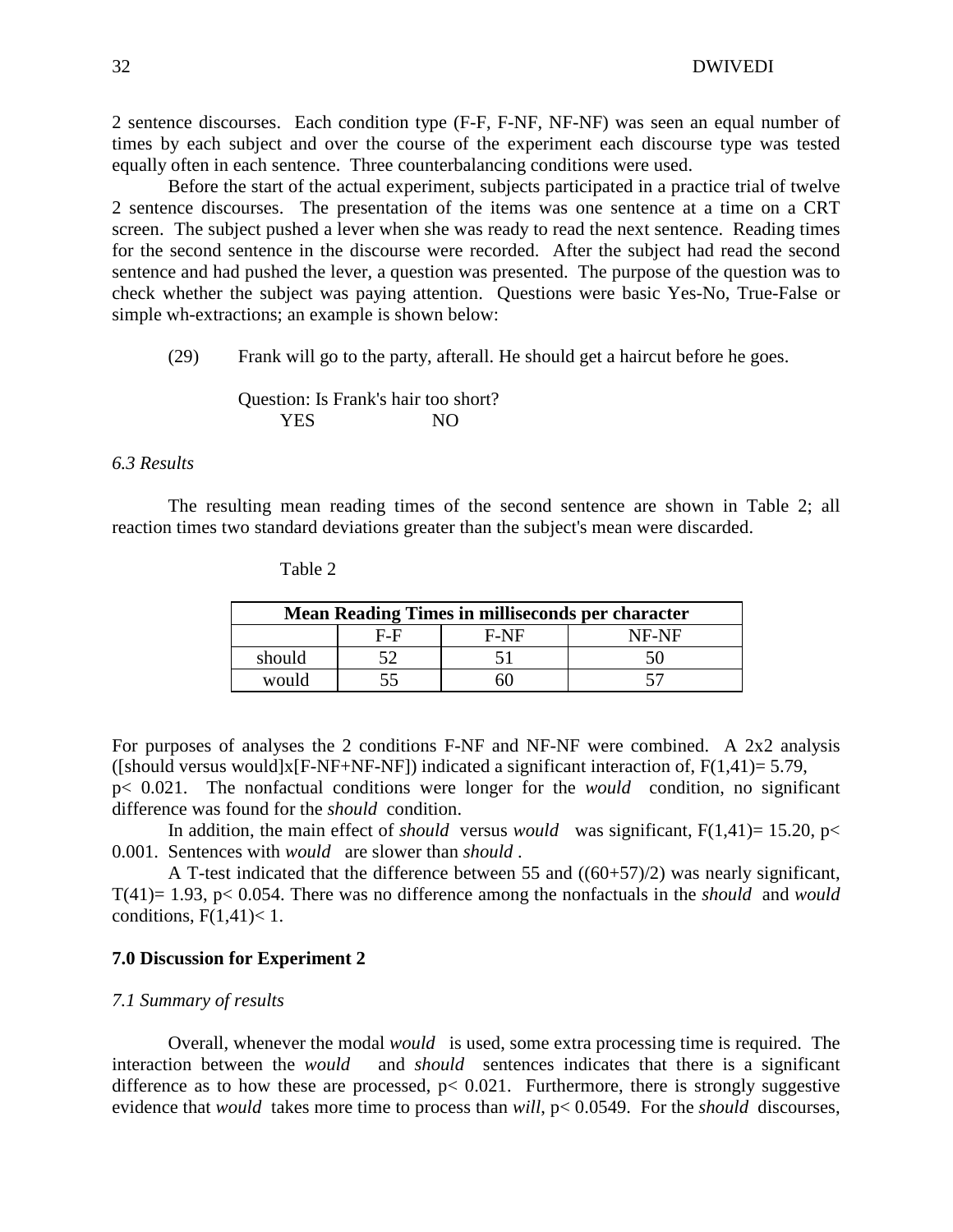no difference in processing time among the three conditions, F-F, F-NF and NF-NF were found. As just indicated, there was a significant difference between the F-F condition for *would* and the F-NF and NF-NF conditions. There was no significant difference between the  $F-NF_{\text{would}}$  versus NF-NF<sub>would</sub> conditions.

 These results do not confirm the predictions made earlier. We did not predict a difference between the behaviour of *should* and *would* . While it's clear that *would* is complex, *should* is not. The results suggest *would* and *should* may be interpreted differently and that this difference affects processing times.<sup>16</sup>

#### *7.2 About "would" and "should"*

 Stump (1985: 49-50), in his chapter on "Modality and Free Adjuncts" indicates that the modal *would* on its hypothetical reading can require an "if-clause" in the previous discourse in order to be interpreted. "If-clauses" are nonfactual restrictors. In order for *would* to be used felicitously on its hypothetical reading, there should be an explicit (nonfactual) conditional in the common ground. No such constraint is placed upon the usage of *should.* It does not need a restrictor. $1$ 

 The implication of the above difference between *should* and *would* is that, where there is no sentence internal restrictor, *would* requires a context to supply a restrictor in order to be interpreted. This contrasts with *should* where no restrictor is required for interpretation.

 In an off-line judgement task, I asked six native English speakers to judge whether the second sentence (S2) of Experiment 2's NF discourses were acceptable when uttered in isolation, in an "out of the blue" situation.

- (30) a. S1: (Maybe Susan will major in math.) S2: She should take Calculus III first.
	- b. S1: (Maybe Mario will run for President again.)
		- S2: He would win this time.

The sentences were duly modified so that all pronominal elements were replaced with proper names. All references to specific times mentioned in the preceding context were deleted, etc. such that each S2 like (30)a. and b. was modified to the version like (31):

(31) a. Susan should take Calculus III.

<u>.</u>

b. Mario would win the election.

<sup>&</sup>lt;sup>16</sup> Note that throughout this section, when I refer to "structural considerations" I will have occasion to refer to the LF level of tripartite trees and/or to the DRS/File level of box structure. While both vocabularies are useful for expository reasons, ultimately DRT terms will be adopted (see Section 7.4.1) since the experiments are concerned with discourse level phenomena. If DRT is indeed the right theory to account for the findings of the experiments, then I also will show that some types of box building are more costly than other types.

<sup>&</sup>lt;sup>17</sup> Given this information it is surprising to note that for the *would* sentences, no significant difference was found between the F-NF and NF-NF conditions; even though Stump's observation suggests that the NF-NF condition should be easier to process than the infelicitous discourse F-NF. This point will be addressed below.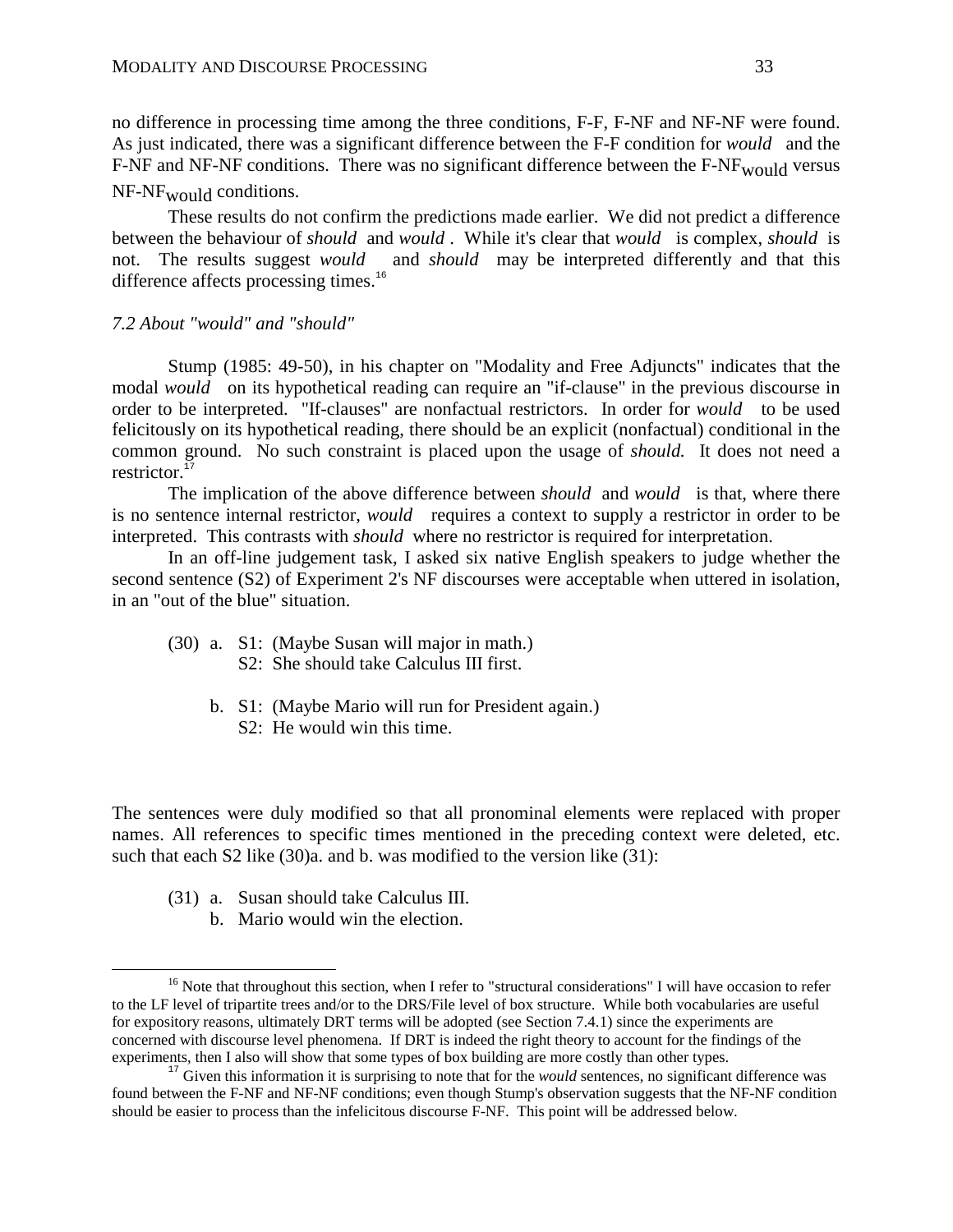34 DWIVEDI

Subjects were to assume that they and the speaker of the utterance shared some vague common ground. The results were consistent across subjects. I found that the 12 *should* sentences were all acceptable in isolation. This makes sense given that in everyday life we generally accept the existence of things we just "ought" to (or "should") do. The judgements for the *would*  sentences were not so straightforward. Some speakers allowed certain *would* sentences to stand on their own, only one subject disallowed all the *would* sentences in isolation. Except for the item "Mario would win the election" (which was consistently judged as bad) most sentences varied in their acceptability when in isolation. Overall, the *would* sentences were generally unacceptable without a supporting context.

 I then re-tested each subject; each *would* sentence they judged as unacceptable was paired with its corresponding S1. All judgements changed such that the *would* sentences were judged acceptable in context. Beyond this, I found that the acceptability of the *would* sentences in isolation improved if I changed the sentence (beyond the changes already mentioned above) so that it included an unstressed PP, as in "Mario would win in the election this year," or "Sam would do a good job on this project." This follows since unstressed PPs may serve as restrictive clauses.

There are two possible accounts for the above findings. I will discuss each in turn.

#### *7.3 The Internal Priority Hypothesis*

 As a first hypothesis, assume that the structure built for the semantic interpretation of modals is always tripartite, as in (32):



Assume further that the parser uses the following general strategy:

(33) *Internal Priority Strategy*

 Choose sentence internal information over sentence external information wherever possible.

The motivation behind (33) is that it is more costly to have to extract sentence external information compared to internal information, at least where external information is optional for interpretation. (33) might follow from the hypothesis that filling in sentence external information would strain short term memory limitations, since the current sentence and any possible previous sentence would have to be processed simultaneously.

 With the above assumptions, Experiment 2's findings may be accounted for as follows: It has been established that *should* can be evaluated without any explicit background information (see Section 7.2), since hearers/readers are all too ready to accept some (unspecified) deontic conversational background. Diesing (1990, 1992) and Berman (1990) point out that the Restrictive Clause is where presupposed material goes; as such we expect something like the vague conversational background material to fill the RC. This default information would have to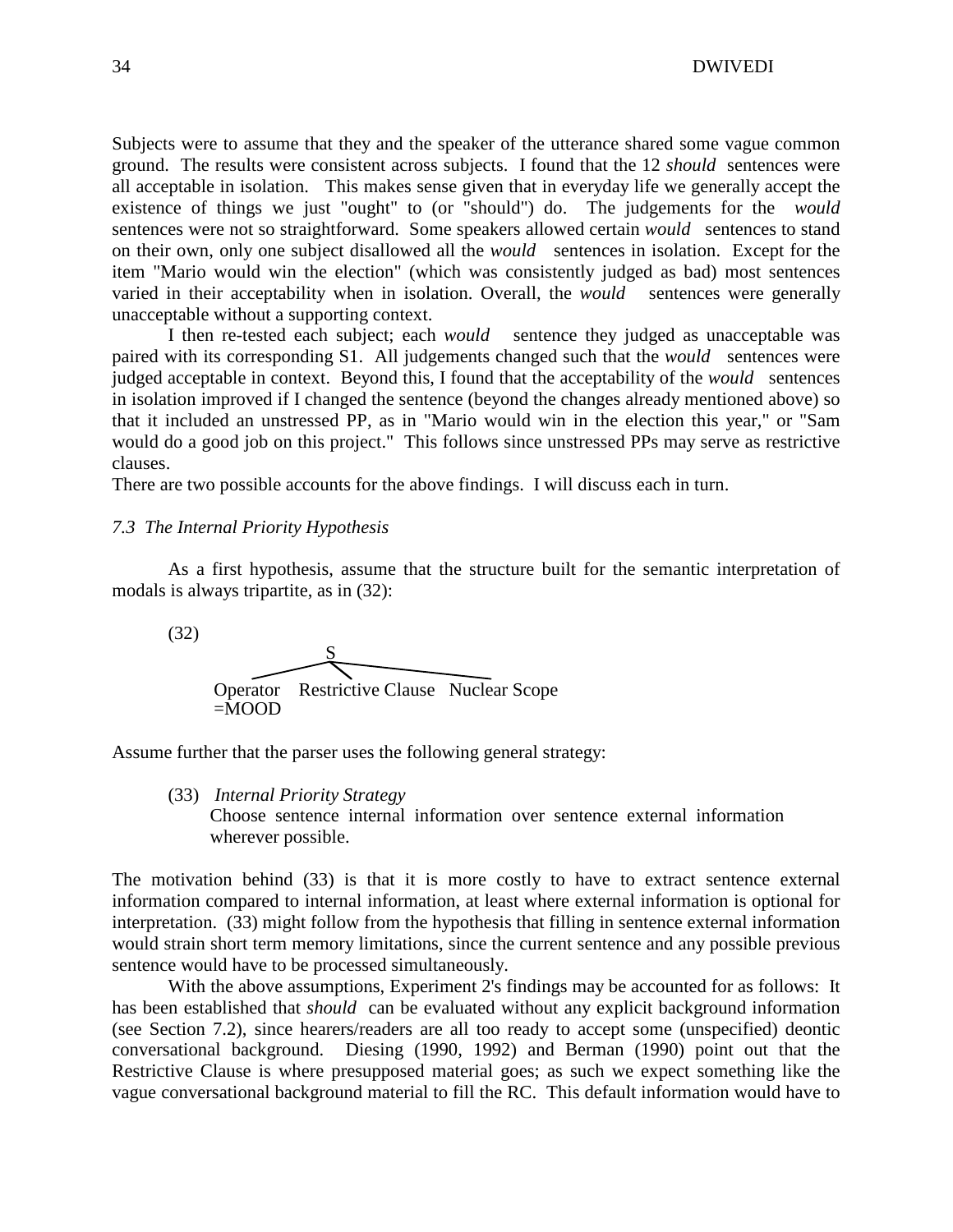consist of some function like, "Given what we know about good and evil...", or "Given the laws...", etc., applied to possible worlds. *Should* would then be calculated with respect to this (default) information. The interpretation of hypothetical *would*, on the other hand, cannot occur with default information. An overt restrictor must be supplied. For the most part, materials of Experiment 2 required that the restrictor be supplied by S1. Thus, the RC for *would* is filled not with some default conversational background parameter, but with explicitly stated material in the discourse.

 Because the materials in Experiment 2 supported interpreting *should* with sentence internal information in contrast with *would* which required sentence external information for interpretation, the *should* sentences are predicted to be processed faster than *would* sentences, by (33). This is because searching outside the current sentence is a costly endeavour for the parser.<sup>18</sup>

 Summarising, the Internal Priority Hypothesis accounts for the difference between *would*  and *should* based not on structural considerations, but on search space considerations. In order to make this hypothesis convincing we need to assume that all modals are interpreted with similar configurations, so as to not confound the issue; if structural requirements are different, we expect there to be a cost in building the more complex structure.

#### *7.3.1 Problems*

 The Internal Priority Hypothesis account will be discarded for both theoretical and empirical reasons: First, the simple equation made between the conversational background parameter and the restrictive clause is ill formed, theoretically. As was pointed out in Section 1.3.2, the conversational background and the restrictive clause, though they perform similar functions in restricting domains, are not to be equated. The RC defines the domain in a very specific way, in contrast to the conversational background which restricts the domain by a very general restrictor type, as in "deontic" worlds versus "epistemic" worlds. The RC is too simple a space to contain the entire corpus of the conversational background.<sup>19</sup>

 Second, if the size of the search space (as indicated by Internal Priority Hypothesis) was the factor that accounted for the difference between *should* and *would* then search effects are expected. Specifically, felicitous antecedents should facilitate the search process, while infelicitous antecedents should complicate the search process, resulting in longer RTs. The felicitous versus infelicitous antecedent case is exhibited in Experiment 2, this is the  $F-NF_{\text{woul}}$ condition versus the NF-NF<sub>would</sub> condition, (see Section 7.2 and Footnote 17). However, recall that there was no significant RT difference between these two conditions. No search effect was found.

 Since the search space is not the issue, what is? Below I modify the assumption depicted in (32), that all modals are interpreted using the same LF structure. This difference in structural interpretation requirements between *would* and *should* forms the basis for the account I adopt in Section 7.4.

#### *7.4 Minimal Structure Hypothesis*

<u>.</u>

<sup>&</sup>lt;sup>18</sup> I am assuming that in a *would* sentence where enough PP information is given the parse will be sentence internal.

<sup>&</sup>lt;sup>19</sup> Thanks to Angelika Kratzer (personal communication) for making this point clear to me.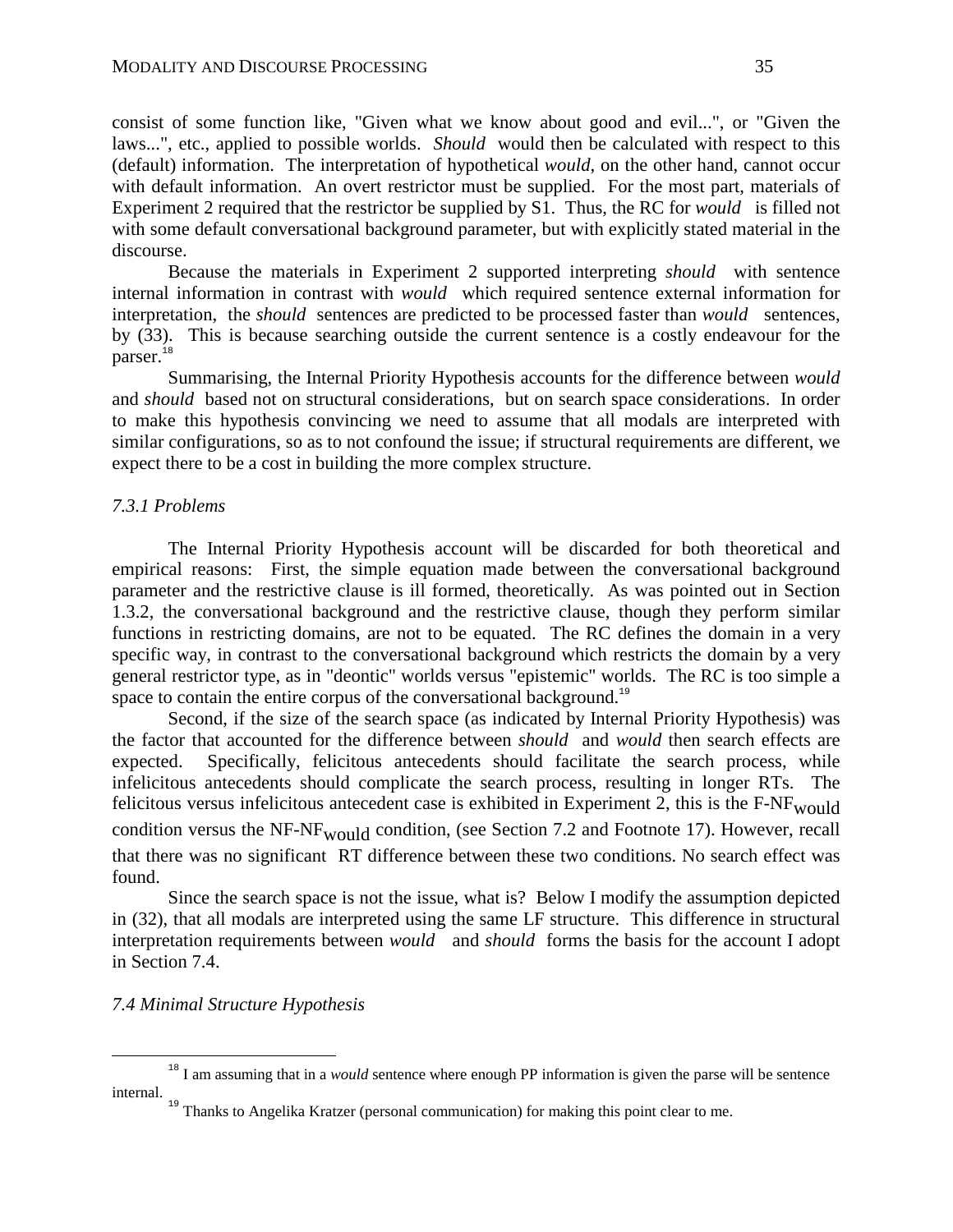Suppose that the parser is operating under a "Minimal Structure" strategy, (completely analogous to Frazier and Fodor's Minimal Attachment strategy):

(34) *Minimal Structure Hypothesis*

 When constructing parse, postulate only as much structure as is required by the well-formedness rules of the grammar.

If (34) is assumed then the difference in processing times for *should* and *would* can be accounted for, providing we assume that each modal requires different structural configurations for interpretation.

 Earlier discussion indicated that *should* does not require explicit background information (in the form of a restrictor) for interpretation. Further, it was concluded that the RC was not the space that the default conversational background information could assume. As such, *should*  may be interpreted with a bipartite structure as in (35):

 (35) S should<sub>1</sub> NS<sub>1</sub>

The modal operator *should* takes as its LF argument a nuclear scope, the assertion, or "kernel" sentence.<sup>20</sup> Hypothetical *would* on the other hand, needs a restrictor in order to be properly interpreted:

 (36) S would $_1$  RC<sub>1</sub> NS<sub>1</sub>

Hence it is the added structural requirement that *would* take a restrictive clause that accounts for the processing differences between *should* and *would* by the Minimal Structure Hypothesis.

 The Minimal Structure Hypothesis predicts that the parser will preferably interpret *would*  using a bi-partite structure. The bi-partite structure is not incompatible with other readings of *would,* since there are readings of *would* that act like *should.* As Coates (1983) points out, *would* can have the following types of meanings, (adapted from Coates 1983: 207-208)

(37) a. *Willingness*

 $\overline{a}$ 

- (i) He would gladly help. (i.e., he is willing to help).
- (ii) She would never return.
- (iii) His blue eyes gazing seriously through a wisp of fair hair which would keep falling across his eyes.

<sup>&</sup>lt;sup>20</sup> Barbara Partee (personal communication) pointed out that this could be a problem, since it's not clear how *should* gets interpreted. What I am implying is that the conversational background material is not represented at LF or DRS; this information is in a different component of the Semantic Interpretation Module.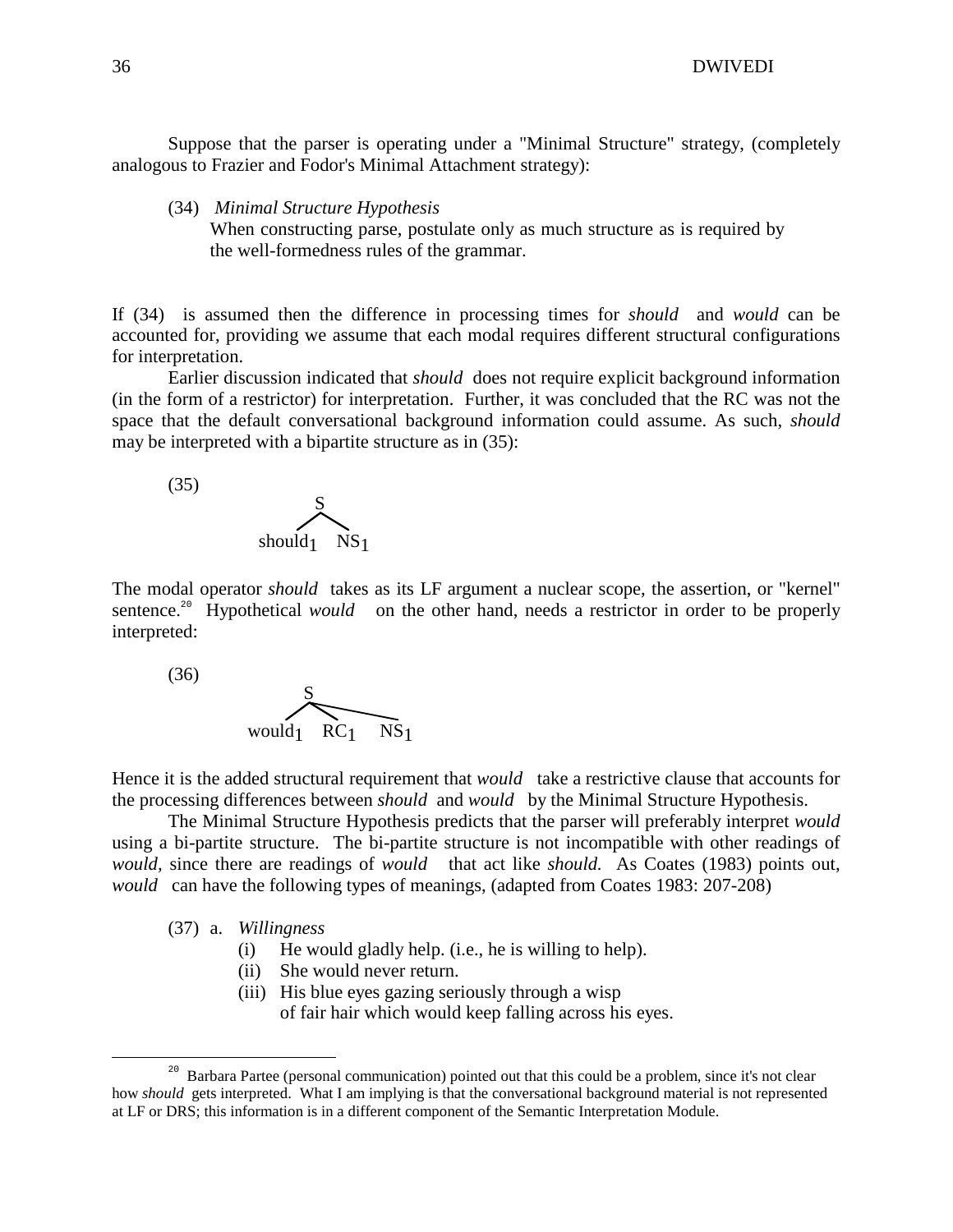#### b. *Predictability*

 (i) That would be the milkman. (i.e., I confidently predict that that is the milkman at the door).

 These meanings are unlike the hypothetical versions of *would* used in the experiment (which as Stump observed, require a conditional in the common ground). Given this ambiguity, the Minimal Structure Hypothesis (34) predicts that the parser will preferably choose the bipartite structure, as a first hypothesis. If further information requires an alteration, such as postualtion of more structure, then a revision of analysis will be necessary. The cost is therefore due to revising an earlier, simpler structure into one more complex.<sup>21</sup>

#### *7.4.1 An Issue of Levels*

 $\overline{a}$ 

 As I indicated earlier, in this section I would be referring to both LF structure and DRS. Below, I discuss how both the tree structure account and the box account work using Minimal Structure.<sup>22</sup> Suppose that the RC building (which is costly) occurs at LF for *would* sentences. The material required to fill in the RC is provided by context, which is information not yet available. At the pre-discourse level, assume that the RC gets built, and then filled with some variable, "x" to be filled in at a later level. This would still contrast with the interpretation of *should*, which at LF only requires a bi-partite structure.<sup>23</sup>

 We could instead assume that there is no LF level, and that the RC gets built once, at DRS. Then the cost is due to building a RC box, (not RC node at LF). Presumably the cost of node building or RC box building (referred to as box splitting) dwarfs any possible cost associated with filling it in. Remember that I have to assume this in order to account for the insignificant difference in processing time found in Experiment 2 for the felicitous and infelicitous *would* discourses, NF-NF and F-NF, respectively. For the purposes of this paper, we may assume that the cost associated with *would* is due box-splitting.<sup>24</sup>

#### *7.5 Summary of discussion for Experiment 2*

 The results of Experiment 2 are accounted for by a Minimal Structure strategy. Where there is ambiguity between a bi-partite and tri-partite structure, the bi-partite structure is always expected to be built. These structural complexity effects were interpreted as box effects. Hypothetical *would* 's requirement for a restrictive clause resulted in longer processing times for sentences that contained this modal. It was suggested that because *should* does not have this requirement, that it may not be as costly to parse. Indeed, it was found that there was no

 $2<sup>21</sup>$ Note that these results are preliminary, since the items analysis did not show a significant difference in reading times for *should* versus*would*. This is because the original hypothesis I assumed was that there would be no difference between *would* and *should*. As such, I did not control for the different types of sentences. The resulting "noise" in the data are responsible for the items analysis result.

<sup>&</sup>lt;sup>22</sup> While there is a theoretical debate about the validity of the levels LF and DRS, i.e. whether we need both, and if one, which one? this debate will not be addressed in my paper. Instead I discuss how assuming the cost is incurred at each of the different levels would have to be explained.

 $23$ <sup>23</sup> This option was pointed out to me by B. Partee (personal communication).

<sup>&</sup>lt;sup>24</sup> A point about Experiment 1 is due here: note that the search effects there did dwarf the cost of building the RC for the nonfactual S3b. (*it would*) sentences.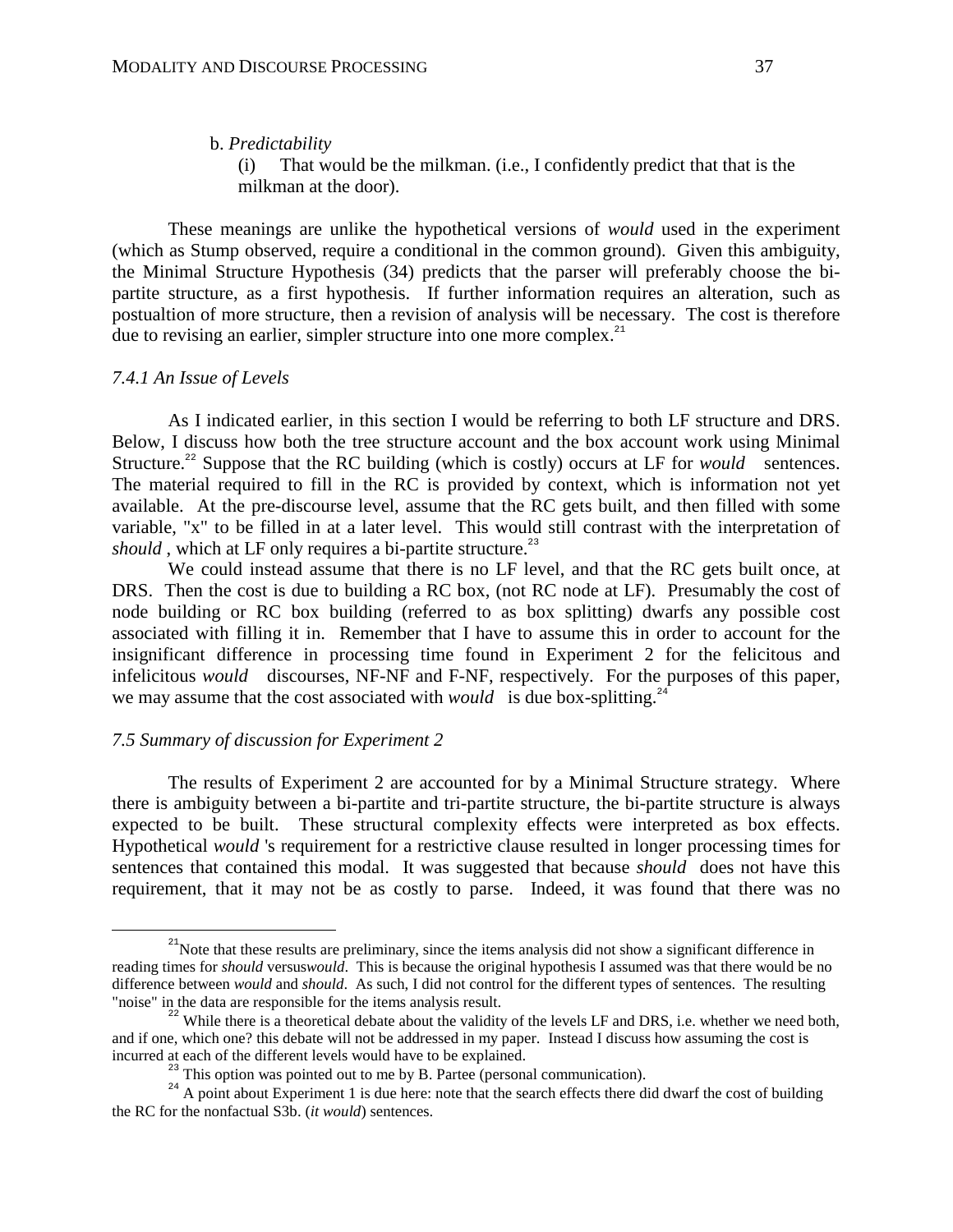significant difference in processing times for *should* between the F-F, F-NF and NF-NF conditions. Thus, building different domains in discourse structure is only costly when a restrictive domain is introduced; otherwise box building is cheap, as it was for *should.* This observation will be further explored in Section 9.0.

#### **8.0 The Value of a Roberts-Heim-Kamp Approach**

 In this section I show the value of adopting a Roberts-Heim-Kamp type theory (henceforth RHK theory) to capture the findings of this paper.<sup>25</sup> Given the complicated nature of discourse processing, it is not the case that the two experiments reported here can only be described using

RHK theory. However, I would maintain that for reasons given below, the RHK approach is the most promising type of theory to use in exploring on-line theories of discourse processing.

### *8.1 RHK as a Semantic Theory*

 First of all, the particular semantic theory of Modal Subordination à la Roberts (1987, 1989) is valuable because to my knowledge, it is the *only* theory of modality that takes discourse information into account. Other well-known theories of modality (see inter alia, Kratzer 1979, 1981, 1988; Coates 1983) interpret modals at the *sentence* level only. While these other approaches may take the role of context into account, Roberts' theory requires that modals are interpreted as part of a discourse structure, (see Section 1.4.1). As such, a formal semantic theory of modality in discourse, such as the RHK theory, is precisely the type of theory needed to capture the findings of Experiments 1 and 2 where non-factual sentences were used in discourse.

 Another merit of the RHK theory as a semantic theory is that context is formally represented as a linguistic object. As such, this approach easily lends itself as the basis for a performance theory of discourse processing. Note that the closely related theories of Heim (1982, 1990) are roughly theoretically equivalent to the specific theory adopted in this paper. However, Heim's File Card semantics builds context into part of the truth conditions, so that context is never explicitly represented. The value of the RHK approach is that it serves as an adequate representation of discourse structure. For example, regarding Experiment 1: perhaps other semantic theories or psychological theories would indicate that the antecedent is in the wrong location or is 'too far' from the pronoun. The RHK approach gives us a specific and principled way of representing how it is that the antecedent is in the wrong location. Using Roberts' terminology, an antecedent is not accessible if it is located in a box that is superordinate to the box which contains the pronoun (see Section 1.4.1). As for Experiment 2, the representation of the restrictor is key in terms of explaining the long reading times associated with box splitting. Thus, the unique incorporation of discourse structure in the interpretation of modals, and the requisite representation of context make the RHK a viable semantic theory to use as the basis for a performance model of discourse processing.

#### *8.2 The Value of RHK over other Psychological Approaches*

-

<sup>&</sup>lt;sup>25</sup>Thanks to an anonymous reviewer for pointing out that the theoretical value of a DRT approach as adopted in this paper is not obvious.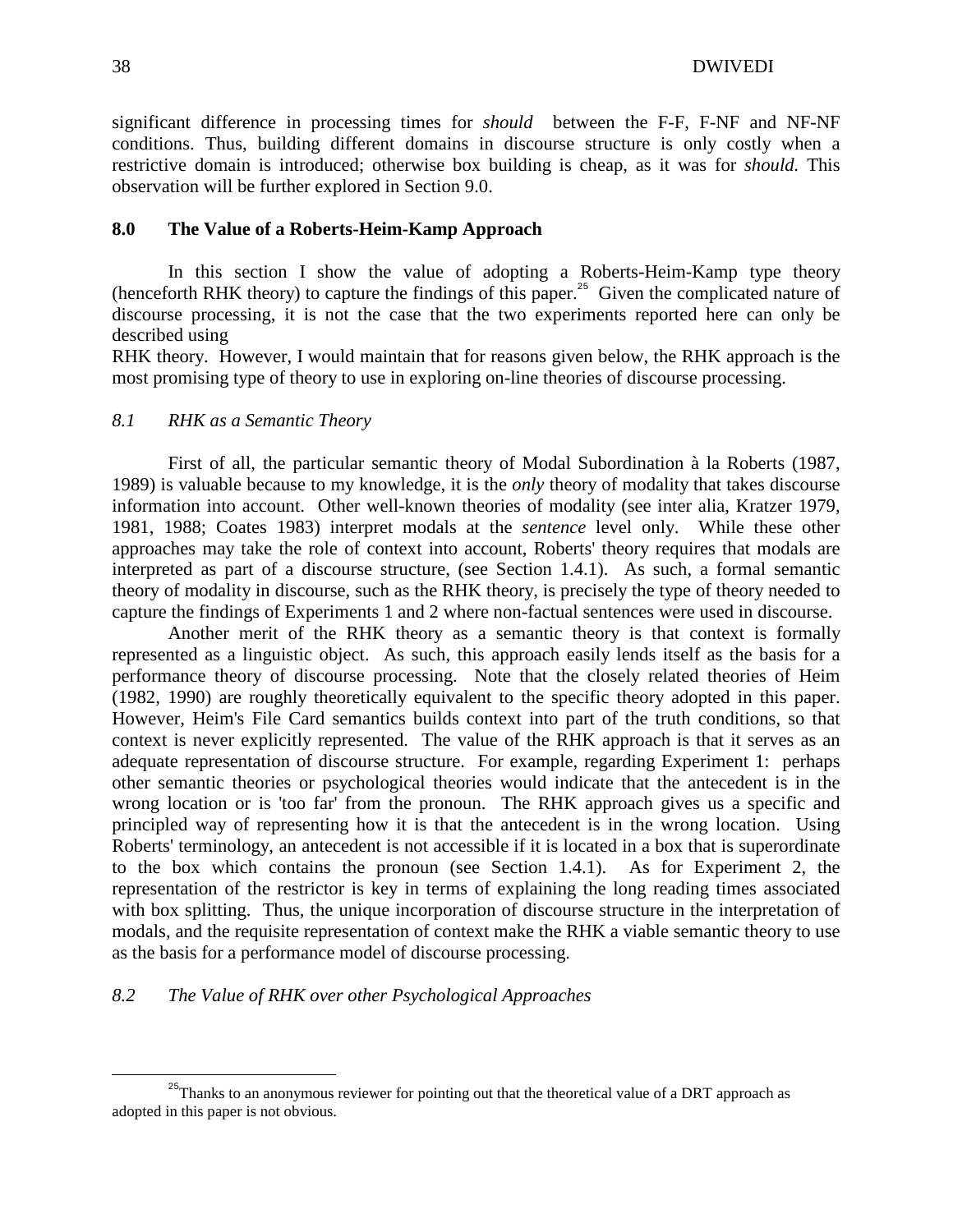The fact that the relations between utterances in a discourse influence how information in them is processed or stored has long been recognized. As such, several theories have been proposed to account for the segmentation of discourse structure. I propose that the RHK theory is superior to other psychological approaches because the organisation of discourse information is based on purely grammatical considerations, i.e. modality.

 Psychological accounts tend to use non-linguistic information as the building blocks of discourse structure. It is not obvious that constructs such as story grammar, causal relatedness, or intentional structures (Rumelhart 1975; Trabasso & Sperry 1985; Malt 1985) are the same across languages and cultures. Given these constructs, we would expect to see variation crosslinguistically. However, we expect that all languages have a means of representing nonfactuality, and that all languages must do so at the discourse level. In this sense, the RHK approach has strong cross-linguistic implications, whereas this is not as crystal clear for the other theories mentioned.

 Another advantage of this approach over psychological ones is that it can potentially be extended to cover cases of generalized subordination in discourse.<sup>26</sup> Roberts (1987: 35) notes that "examples involving temporal factors, adverbs of quantification (Lewis 1975), and universal quantifiers display close parallels to modal subordination." Adverbs of quantification quantify over cases or situations in the actual world, whereas modals quantify over possible worlds. The generic example below displays discourse subordination phenomena:

- (38) a. If a farmer owns a donkey, he beats it.
	- b. It always develops festering wounds.
	- b.' #It developed festering wounds. (Roberts 1987: 35, (24))

Using the tenets of modal subordination theory, the discourse above can be captured naturally (see Roberts 1987 for discussion). This is in contrast to the psychological explanations above which would have difficulty predicting that modal auxiliaries and quantificational determiners induce similar effects. Thus, the linguistic RHK explanation clearly recognizes the status of operators and how their scope may be extended in discourse; as such discourses as above are treated similarly to modal subordination cases.

 Next, a further possible psychological (i.e. purely non-linguistic) account for the findings of Experiment 2 could maintain that sentences containing the modal *would* are simply more difficult to integrate into discourse than sentences containing other modals, such as *should,*  presumably because of the meaning of *would* being more complex. I note here that the linguistic theory proposed provides a formal, explicit way of explaining the differences in difficulty. The meaning of the modal *would* is more complex to represent, and given an assumption like the Minimal Structure Hypothesis, it is therefore more difficult to process. One way to test the linguistic account over the psychological one would be to test whether similar effects held for the modal *might* in discourse. Paul Portner (personal communication) indicates that this is another modal that requires an overt restrictor for interpretation. A future experiment could show that *might* differs from, say *must,* in exactly the same way that *would* differs from *should*. If this were indeed the case, it would indicate that the linguistic approach is superior to one which relies on vague notions of difficulty. The value of the theory adopted in this paper is that it pinpoints where we expect to see such difficulty as manifested in long reading times for

-

<sup>&</sup>lt;sup>26</sup>See Roberts 1987, p. 35ff. for discussion.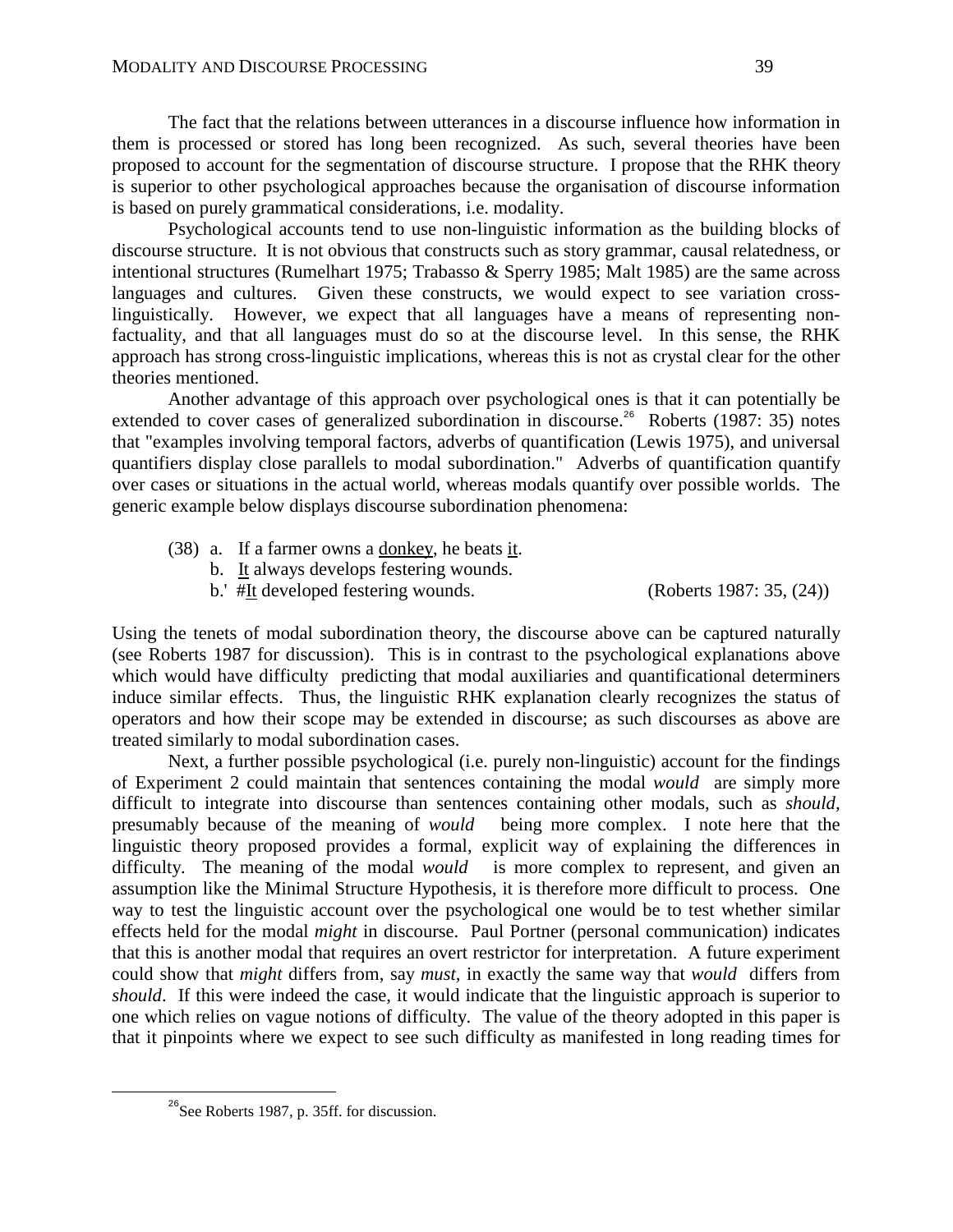sentences, and it gives us a way to *represent* this difference.

## *8.3 Summary*

 Thus, the value of adopting RHK theory is that it sensibly accounts for the empirical findings of this paper. Without it, the findings would be interesting quirky (isolated) facts. That is, we would have to say that pronouns cannot be related to antecedents that have not been firmly established, and that *would* is a difficult modal to integrate in discourse — that would be the end of it. RHK theory allows us to put together these findings in a meaningful way. Antecedents are only accessible if they maintain a certain structural relationship with their pronouns; this structural relationship is dictated by non-factuality, or operator scope in general. Certain structures are cheaper to represent than others, namely, grammatical information like modality is cheap, whereas restrictive clause accommodation is expensive. As a result, modals that require restrictors take

longer to process than modals that do not. Finally, the RHK approach also allows for interesting questions be raised, and this is taken up in Section 9.0.

## **9.0 General Discussion: Implications and Further Studies**

## *9.1 Lexically driven processes versus post-lexical processes*

## *9.1.1 Types of boxes*

In Section 7.0 it was established that RC box building (=box splitting) is expensive and thus different from other types of box building. This explained why longer processing times are associated with sentences that contain hypothetical *would*, whereas no differences were seen for the different conditions for *should*. Notice that it cannot be inferred that *should* clauses are simply entered on the main box, since *should* shows anaphoric constraints like *would* :

- (40) a. Susan should buy a house, what with the rent she's paying. b. It could be in the neighbourhood.
- (41) a. Susan should buy a house, what with the rent she's paying.
	- b. #It's in the neighbourhood.

If *should* clauses were entered on the main box, which corresponds to the factual level, then we expect that the discourse in (41) to be felicitous. The fact that it is not indicates that *should*  clauses do get entered onto a subordinate box. $27$ 

(i) A wolf might enter your house. It should eat you first.

<u>.</u>

<sup>&</sup>lt;sup>27</sup> It's not clear to me whether the NF-NF<sub>should</sub> DRS is like the *would* case. *Should* is not a box splitter,

but presumably the reason why Roberts incorporated the accommodation approach over the insertion approach was for truth-conditional reasons. Clearly, *should* will take an antecedent clause in the discourse below:

compare (i) to (ii):

<sup>(</sup>ii) Maybe Susan will major in math. She should take Calculus III first.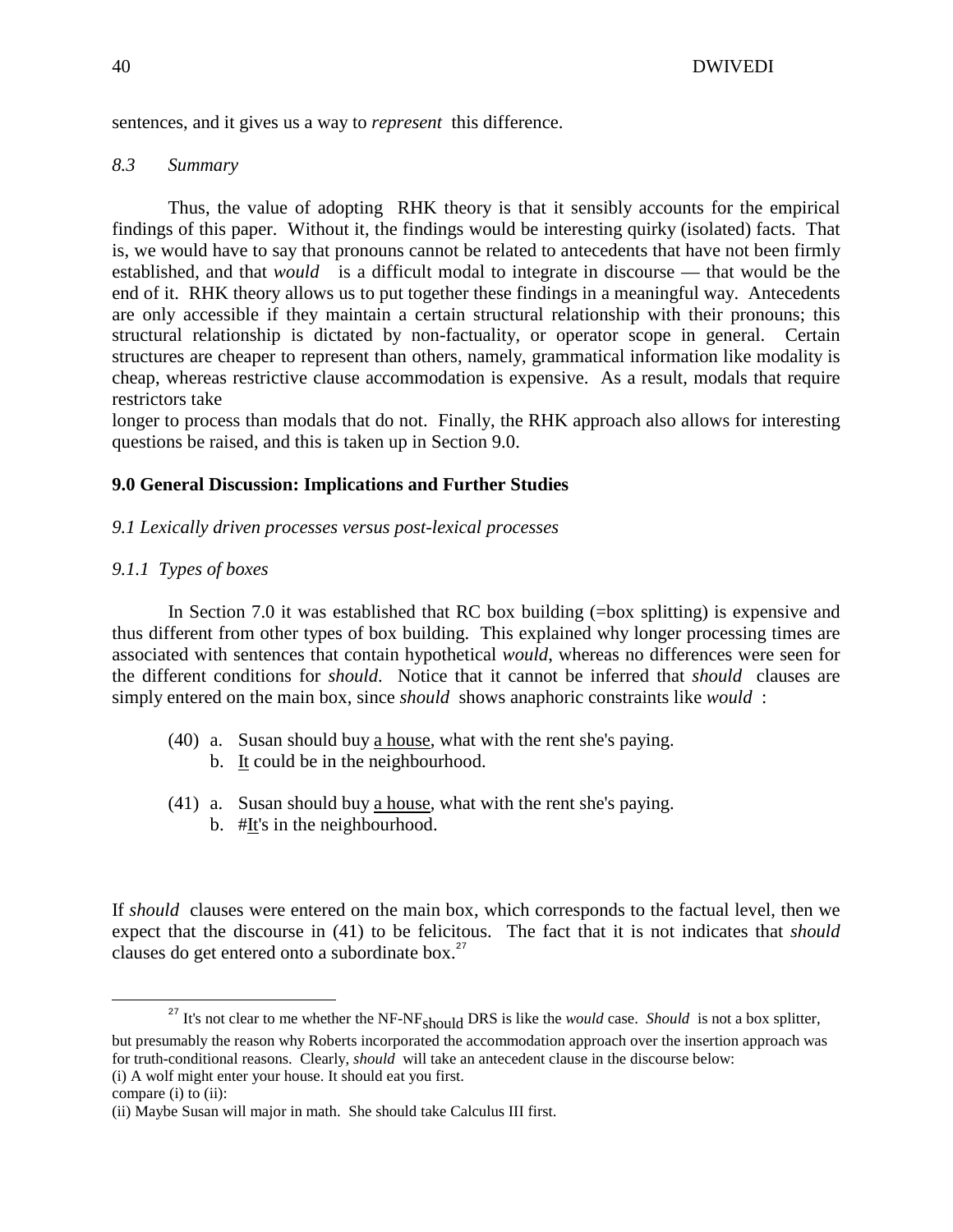Box building which represents modality is not costly. This is in contrast to the process of box-splitting; the RC box is expensive to build. These findings could support the hypothesis that there is a difference between grammatically driven box building versus box building by Roberts' accommodation approach.

 The hypothesis is that representing modality using boxes is cheap because the instruction to build a box comes directly from the lexical information of the modal. Since all modals are nonfactual, the parser knows that once it identifies a modal, a subordinate box must be built. This is simpler than building a box after acquiring disambiguating material that indicates a certain lexical interpretation of a term that requires a RC, which was the case for *would*. Perhaps then, we should expect RC building to be less costly for *if*-clauses than for *would* clauses. *If* always forms a restrictor; in this way it is just like these modals that require subordinate boxes. Comparing the different possible types of RC building, (*if*-clause, *every*, and other constant box splitters versus *would* an ambigous box splitter) would form a good experiment to follow up on this study. We expect that sentences containing the unambiguous box-splitter operators be easier to parse than sentences containing *would* .

#### *9.1.2 Antecedent Types*

Recall that despite the intuitive difference in felicity between the F-NF<sub>would</sub> and the NF-NFwould discourses, no significant difference was found between these conditions. The nonsignificant difference between the  $F-NF_{\text{would}}$  and the  $NF-NF_{\text{would}}$  conditions could follow from the hypothesis that the parser did not find the grammatically defined form of the antecedent and that this was enough to confuse it so that no difference was seen between conditions. A possible follow-up study would check to see if the two conditions would differ when in the NF-NF case, the S1 of this "felicitous" discourse contains an explicit *if*-clause, (as Stump 1985 suggests *would* grammatically requires) instead of simply a nonfactual sentence, (which was indicated in Experiment 2's sentence materials by either "maybe" or "perhaps"). The overt conditional could facilitate the search to such an extent that the infelicitous discourse would be comparatively slower.

 In summary, it has been suggested that because in Experiment 2 the specific grammatical form of the antecedent DRS required for *would* was not found, accommodation of the restrictive clause was equally costly for the F-NF and NF-NF conditions.

#### *9.2 Sentence Internal Restrictive Clauses*

-

 If building the RC is the right explanation of the difference between *should* and *would,* then we predict that the differences between these modals should disappear where both types of clauses have explicit restrictors as in (42):

(42) a. If John bought that car, he would lose money.

<sup>(</sup>ii) is the type of discourse used in the experiment; there was no anaphoric connection between the first and second sentences. I'm not sure whether it is necessary that should take an antecedent DRS here. If it isn't necessary to have a RC, then the account for why *should* did not show any complexity effects would be because there was no box splitting. If it is however, then this is a problem for my account.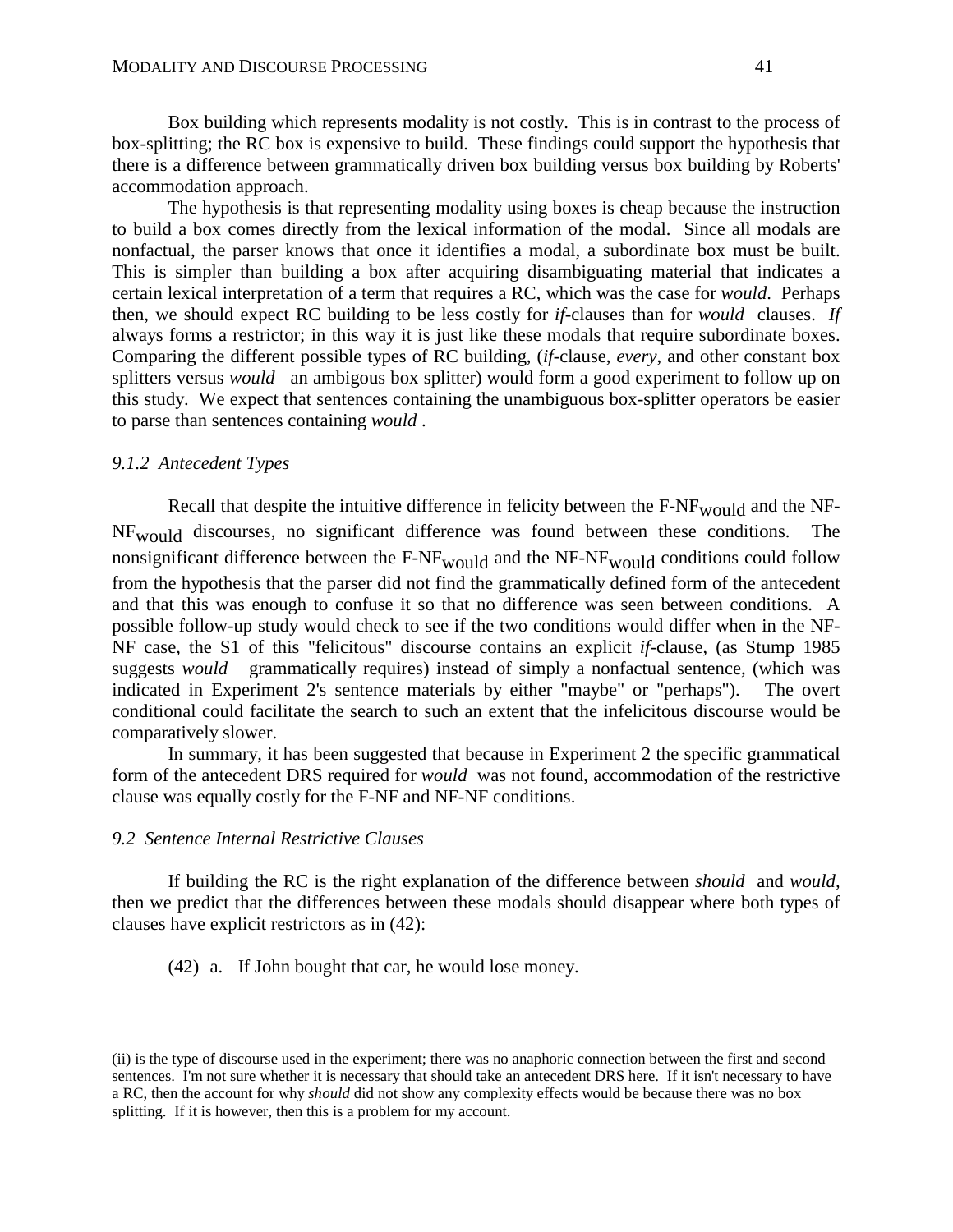b. If John bought that car, he should lose money.<sup>28, 29</sup>

The overt *if*-clause signals restrictive clause building (see Heim 1982: 134). Since both modals take tripartite structures here, we expect that there be no difference in processing time between the modals; presumably the processing time associated with *should* should increase compared to the instances seen in Experiment 2. Notice that the Internal Priority Hypothesis makes different predictions here. Since in (42), *should* can be interpreted via sentence internal information, we do

*not* expect that it take more time to process here than in Experiment 2. This should be tested at a further date.

## *9.3 Implications for ambiguous operators*

 Next, the above account makes interesting predictions regarding weak determiners. Weak determiners can appear in "there-insertion" contexts, while strong determiners cannot, (see Milsark 1974). This is shown below:

 (43) a. There is/are a/some/a few/many/57 fly (flies) in my soup. b. \*There is/are the/every/all/most fly (flies) in my soup. (Diesing 1990: 93,

(4))

<u>.</u>

With the exception of *the*, strong determiners are quantificational, and take tripartite structures for interpretation. As Diesing (1990) points out, "weak determiners are ambiguous between a presuppositional reading and a non-presuppositional reading in which they merely assert the existence of whatever entities they are applied to." (Diesing 1990: 94) The ambiguity is exemplified below:

- (44) a. There are some ghosts in my house. (unstressed *some,* asserts existence of ghosts)
	- b. Some ghosts are in the pantry, the others are in the attic. (presupposes existence of ghosts) (Diesing 1990: 94, (5))

The presuppositional reading is interpreted via a tripartite structure (since presupposed material goes in the RC) and the cardinal reading requires a bipartite structure for interpretation.

 Given the above, we expect that when a sentence containing a weak determiner occurs in isolation, it should be processed faster than when it occurs in context. This is because the contextual reading should bias the presupposed reading which requires a tripartite structure; (provided that it establishes a specific NP to refer to). The isolated version of the sentence should require the bipartite reading. A test example is shown below:

 $28$ <sup>28</sup> This was pointed out to me by P. Portner (personal communication).

<sup>&</sup>lt;sup>29</sup> Barbara Partee notes that (42b) sounds strange. She suggests that the restrictors associated with should clauses should be oriented towards some goal; compare (42b) to "If John wants to major in math, he should take calculus", i.e. if it is John's goal or desire that x, then he should do y. Further research is required to describe a typology of types of restrictors that different modals require, or that "agree" with different modals.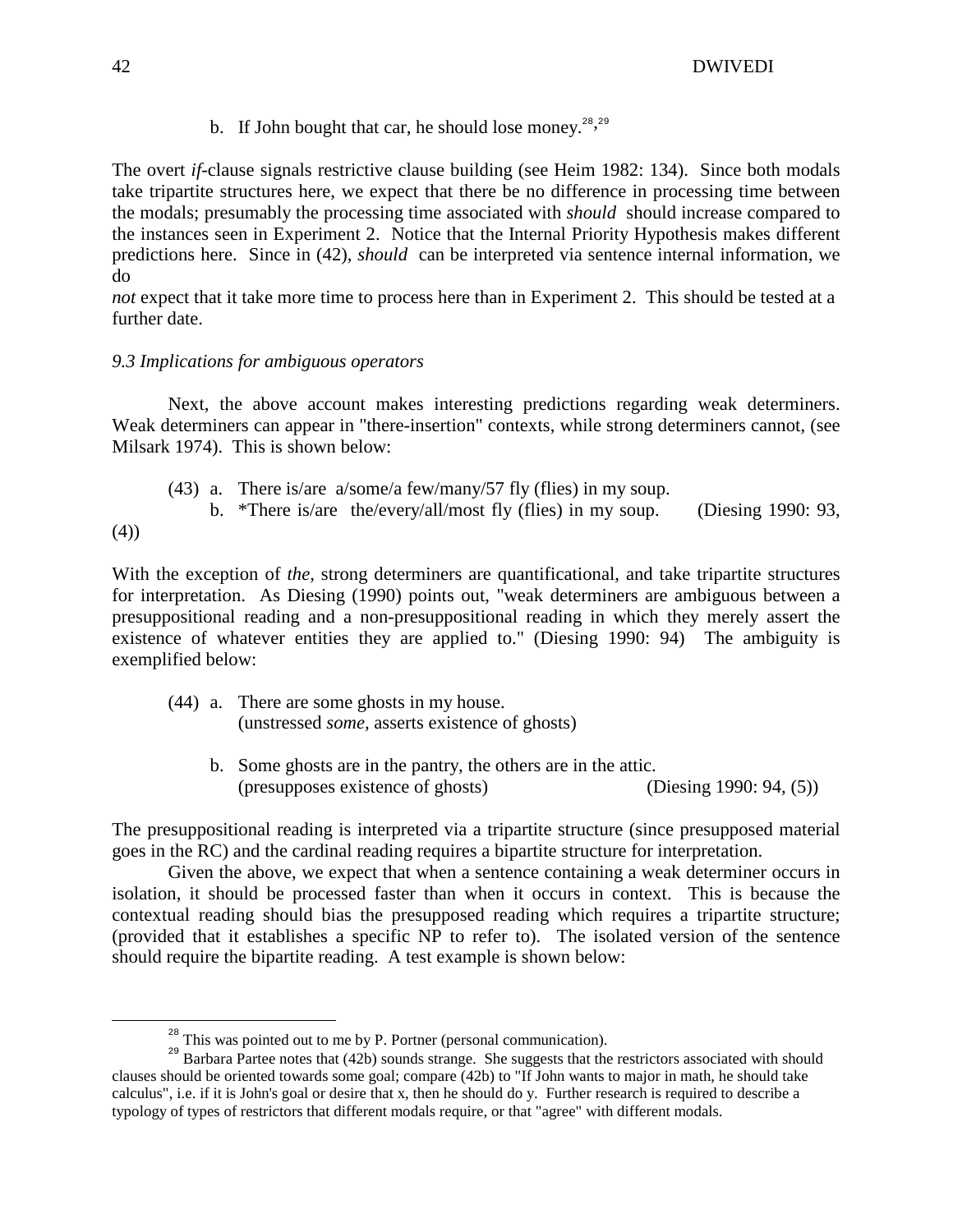- (45) a. Many cocker spaniels wagged their tails.
	- b. There was a big commotion at the dog pound. The bus unloaded a whole bunch of cocker spaniels. Everyone instantly liked these dogs. Many cocker spaniels wagged their tails.

The sentence "Many cocker spaniels wagged their tails" will be interpreted on its presuppositional reading in (45b) The a. case does not presuppose a set of cocker spaniels. So a bipartite (non-presuppositional) reading should occur here. This is in contrast to the b case where a RC containing "cocker spaniels" will be built. Building this structure should make a difference between the a and b case above; the sentence in (45a) should take less time to process compared to when it occurs in (45b).

#### *9.4 Summary*

 In this section topics for further research were considered. The first topic was whether grammatically driven discourse level phenomena differed from pragmatically driven processes. It was suggested that the grammatical (or lexical) processes would be initiated faster than the pragmatic processes. Second, sentence internal restrictors for *should* were explored; we expect that where sentences containing *should* require a tri-partite structure for interpretation (like *would*), processing times would be longer than those found for *should* sentences in Experiment 2. Finally, operators that can take either bi-partite or tri-partite structures should be processed faster where the semantic theory predicts that the bi-partite structure be preferred, since by Minimal Structure, bi-partite structures are *always* preferred. This was shown for *would* and was extended to predict differences for the behaviour of sentences containing weak determiners in isolation versus in context.

#### **10.0 Conclusion**

 Roberts' Modal Subordination theory (which incorporates the insights of Kamp's Discourse Representation Theory and Heim's File Change Semantics) is an adequate competence theory to constrain a model of discourse processing. This theory provides a promising starting point from which one can begin to look at issues surrounding intersentential processing strategies. As such, I conclude that the structures the theory imposes on discourse representations are respected at the processing level.

 Although we did not see the cost of building modal representations (in Experiment 2) we certainly saw the effects of such a representation in Experiment 1. We saw that experimental data supported the intuitive notion that anaphora is ruled out when an antecedent is in a nonfactual clause and its anaphor is in a factual clause. I interpreted these data to support the idea that a discourse is segmented into different domains of quantification, represented as "boxes". A domain of quantification includes basic sentence information: the NPs are listed as variables and the verb information is listed with its (argument) variables.

 A constraint is placed on what the variables may refer to cross-sententially or across domains. A factual domain is always accessible, whereas a nonfactual domain is sometimes accessible. This translates into the observation that an antecedent in a factual clause can be referred back to but an antecedent in a nonfactual domain can only be referred back to provided its anaphor is in a suitable (nonfactual) domain in the discourse structure.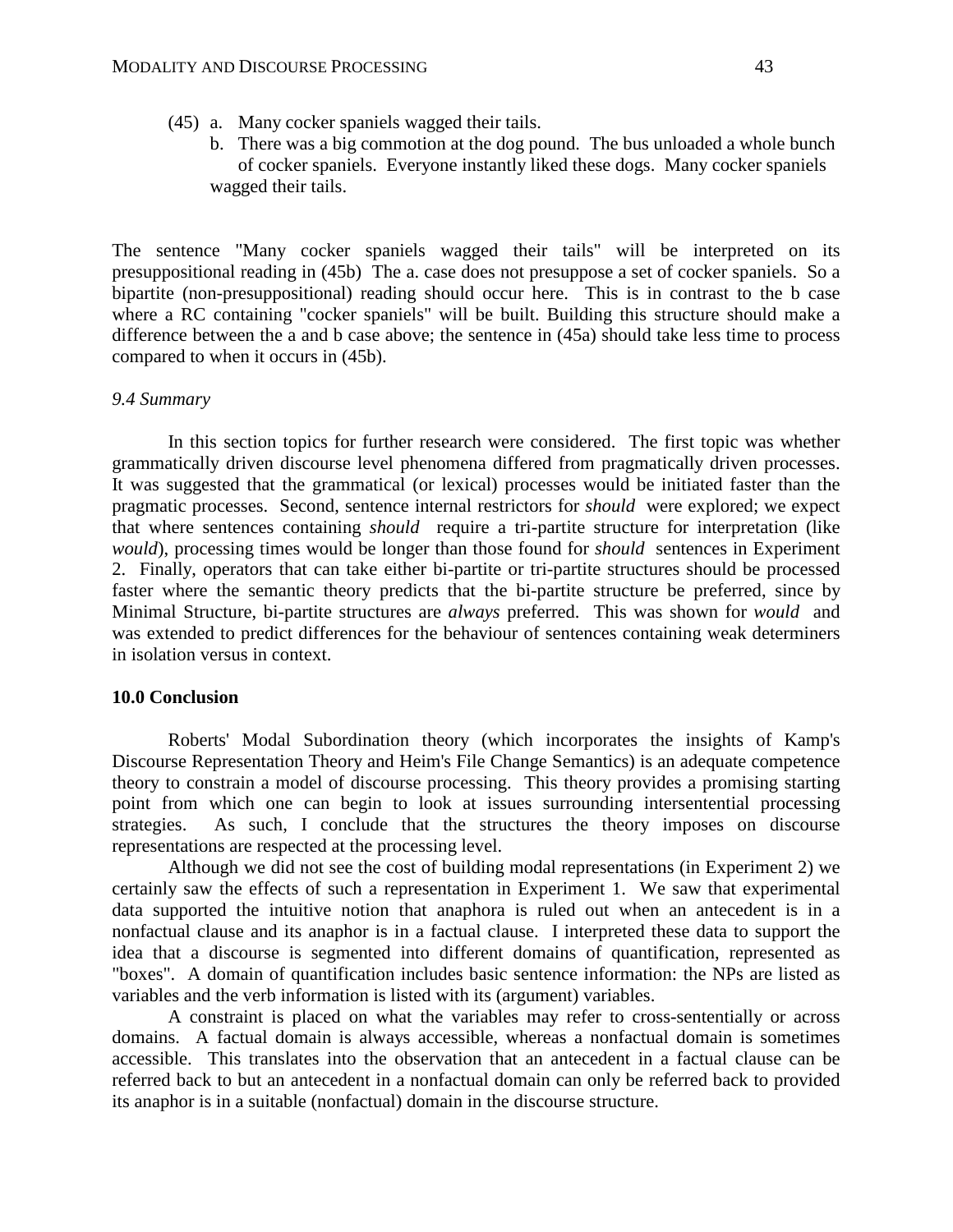44 DWIVEDI

 In Experiment 2, no difference was found for processing discourses that by DRT differed in their level of structural complexity. It was concluded that representing modality is relatively cheap, since no difference was found between the F-F, F-NF and NF-NF *should* conditions. There was a nearly significant difference between the F-F versus F-NF and NF-NF *would*  conditions, and a highly significant difference between the nonfactual *should* discourses and the nonfactual *would* discourses. In the final analysis, I relied on a structural complexity difference to explain the data: hypothetical *would* necessitates box-splitting (restrictive clause building), which is extra structure that *should* (and probably *will*) do not need in order to be interpreted.

 It has been shown that there is some cost in constructing certain domains, or boxes. Boxsplitting (restrictive clause building) is an expensive endeavour. The Minimal Structure Hypothesis was postulated to account for why a structural representation that included a restrictive clause is more costly to build than a representation without one. It is not clear at present why restrictive clause building is so much more expensive than modal box building. Some speculations were presented in the previous section to tease apart possible factors.

 The Roberts-Heim-Kamp framework seems to be a promising enterprise for *constraining* a psycholinguistic theory of discourse representation. I maintain that DRT is a competence theory and not a performance theory. That is, although the above researchers often use processing terms when describing their respective theories, the DRT framework is not to be confused with a real processing theory of discourse representation. DRT does not have any account for why some boxes should be more costly to build than others. It also has little to say about the principles guiding the timing of discourse processing operations and their interaction with other processes. There are also no constraints on preference principles for how discourse information is processed. As such, it does not account for the differences between different modals.

 Thus, discourses may be segmented according to the scope of modal operators. Where modal subordination occurs, the domain is extended to allow for across sentence anaphora. This approach to analyzing discourse processing contrasts with previous (psychological) approaches which did not appeal to linguistic constructs when defining how domains in a discourse are defined. Roberts' DR theory (1987, 1989) is able to account for certain discourse grammar effects, namely that of discourse anaphora. Crucially, it also has the advantage of ruling out incoherent discourses, by relying on linguistically defined notions of the accessibility of an antecedent.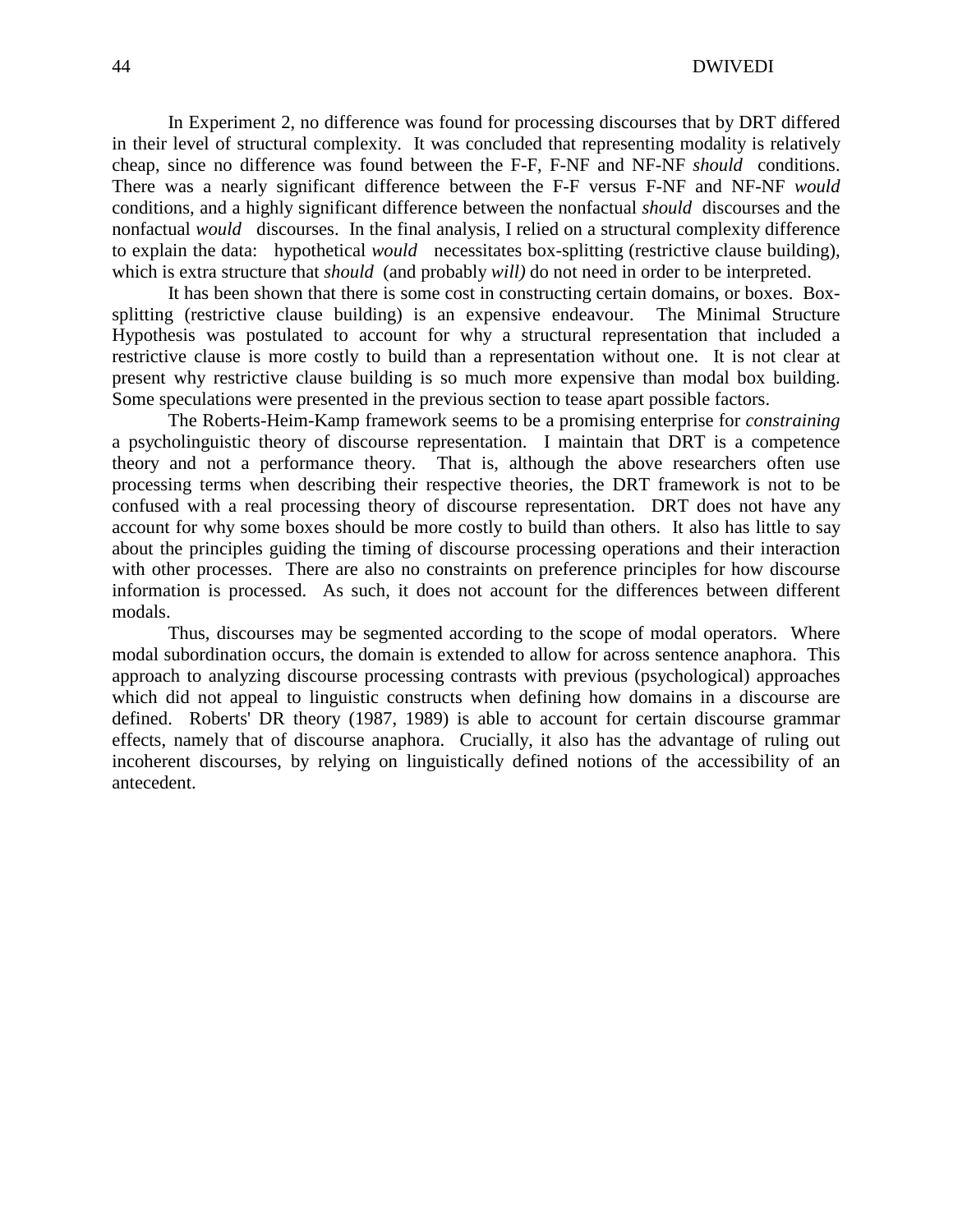## **References**

Berman, S. (1990). *On the Semantics and Logical Form of Wh-Clauses,* Doctoral dissertation, University of Massachusetts at Amherst: GLSA.

Britt, A., C. Perfetti, S. Garrod and K. Rayner (1990). Parsing in discourse: Context effects and their limits. Ms. University of Pittsburgh, Pittsburgh, PA.

Coates, J. (1983). *The Semantics of the Modal Auxiliaries*. London: Croom Helm.

Crain, S. and M. Steedman (1985). On not being led down the garden path: The use of context by the psychological syntax processor. In D.R. Dowty, L. Karttunen, A.M. Zwicky (Eds.), *Natural Language Parsing: Psychological, Computational and Theoretical Perspectives*, pp.320-358. Cambridge: Cambridge University Press.

Diesing, M. (1990). *Syntactic Roots of Semantic Partition*. Doctoral dissertation, University of Massachusetts at Amherst: GLSA.

Diesing, M. (1992). *Indefinites*. Cambridge, MA: MIT Press.

Ferreira, F. and C. Clifton (1986). The independence of syntactic processing. *Journal of Memory and Language* 25: 348-368.

Fletcher, C.R. and C.P. Bloom (1988). Causal reasoning in the comprehension of simple narrative texts. *Journal of Memory and Language* 27: 235-244.

Frazier, L. and J.D. Fodor (1978). The Sausage Machine: a new two stage parsing model. *Cognition* 6: 291-325.

Frazier, L. and K. Rayner (1982). Making and correcting errors during sentence comprehension: Eye movement in the analysis of structurally ambiguous sentences. *Cognitive Psychology* 14 :178-210.

Garnham, A. (1986). Integrating Information in Text Comprehension: The Interpretation of Anaphoric Noun Phrases. In G. Carlson and M. Tanenhaus, eds., *Linguistic Structure in Language Processing*. Dordrecht: Reidel.

Grosz, B.J. and C.L. Sidner (1985). The Structure of Discourse Structure. Technical note CSLI-85-39. Stanford University: Center for the Study of Language and Information.

Haviland, S. and H. Clark (1974). What's New? Acquiring new information as a process of comprehension. *Journal of Verbal Learning and Verbal Behavior* 13: 512-521.

Heim, I. (1982). *The Semantics of Definite and Indefinite Noun Phrases*. Doctoral dissertation, University of Massachusetts at Amherst: GLSA.

Heim, I. (1990)."Presupposition projection and modality", Ms. MIT, Cambridge, MA.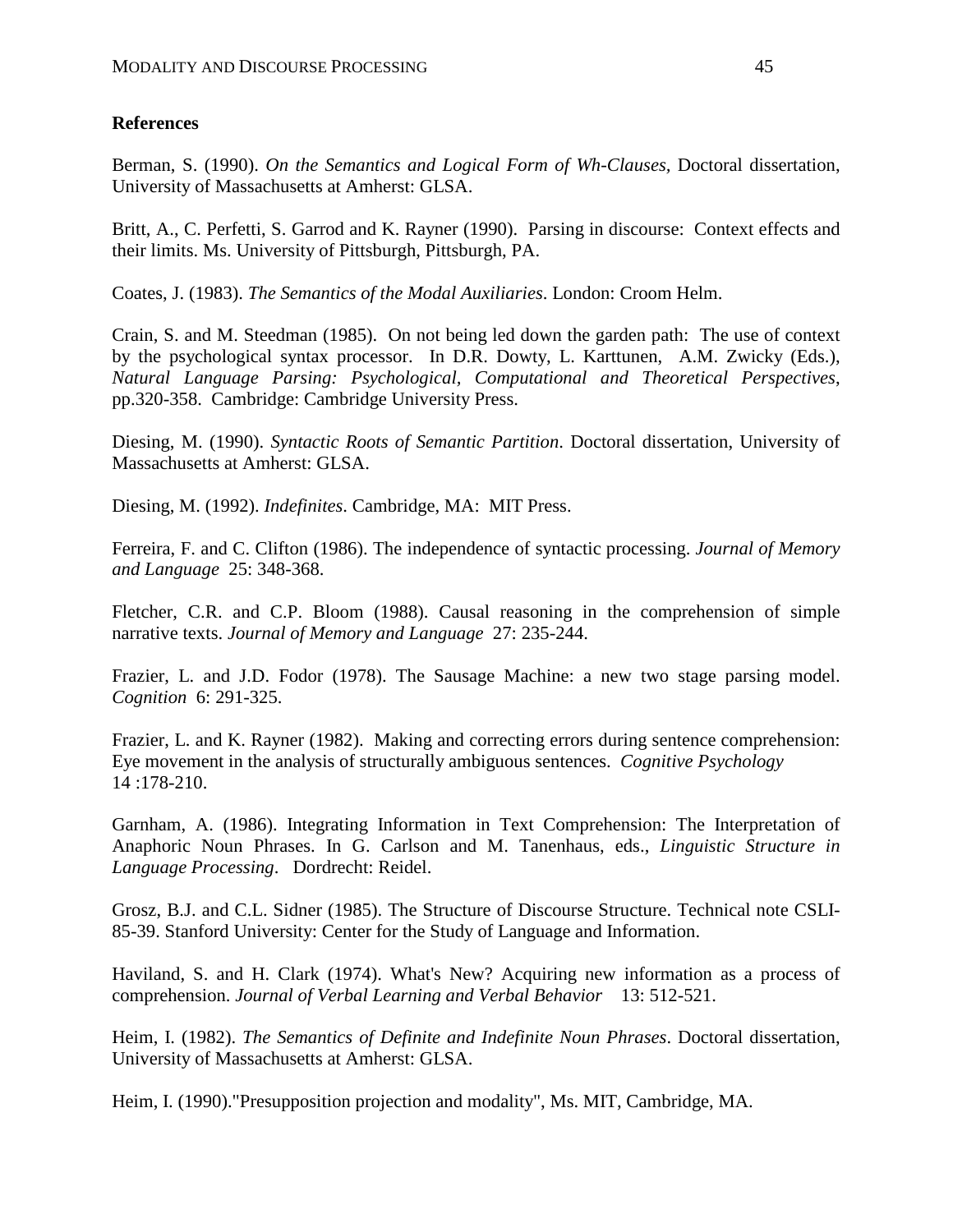Johnson-Laird, P.N. (1983). *Mental Models* . Cambridge, MA: Harvard University Press.

Kadmon, Nirit (1987). *On Unique and Non-Unique Reference and Asymmetric Quantification*. Doctoral dissertation, University of Massachusetts at Amherst: GLSA.

Kamp, H. (1981). A Theory of truth and semantic representation. In J. Groenendijk, T. Janssen and M. Stokhof, eds., *Formal Methods in the Study of Language*, pp.277-321. Amsterdam: Mathematical Centre.

Karttunen, Lauri (1976). Discourse Referents. In J. McCawley, ed., *Syntax and Semantics*, v.7, pp. 363-385. New York: Academic Press.

Kintsch, W., & T.A. Van Dijk (1978). Toward a model of text comprehension and production. *Psychological Review* 85: 363-394.

Kratzer, A. (1979). Conditional Necessity and Possibility. In R. Bauerle, U. Egli & A. von Stechow, eds., *Semantics from a Different Point of View.* Berlin: Springer.

Kratzer, A. (1981). The notional category of modality. In H. Eikmeyer and H. Rieser, eds., *Words, Worlds and Contexts- New Approaches in Word Semantics*. Berlin: de Gruyter.

Kratzer, A. (1988). "Modality", Ms. University of Massachusetts at Amherst.

Lakoff, George (1972). Linguistics and Natural Logic. In D. Davidson & G. Harman, eds., *Semantics of Natural Language*, pp.545-665. Dordrecht: Reidel.

Lewis, David (1979). Score-keeping in a language game. In R. Bauerle, U. Egli & A. von Stechow, eds., *Semantics from a Different Point of View*. Berlin: Springer.

Lewis, David (1986). *On the Plurality of Worlds* . Oxford: Basil Blackwell.

Malt, Barbara (1985). The Role of Discourse Structure in Understanding Anaphora. *Journal of Memory and Language* 24: 271-289.

Milsark, G. (1974). *Existential Sentences in English.* Doctoral dissertation, MIT.

Murphy, Gregory (1984). Establishing and accessing referents in discourse. *Memory and Cognition* 12: 489-497.

Ni, Weija and Stephen Crain (1990). How to resolve structural ambiguities, in the proceedings of *NELS 20*. University of Massachusetts-Amherst: GLSA.

Nicol, Janet (1988). *Coreference Processing during Sentence Comprehension.* Doctoral dissertation, MIT.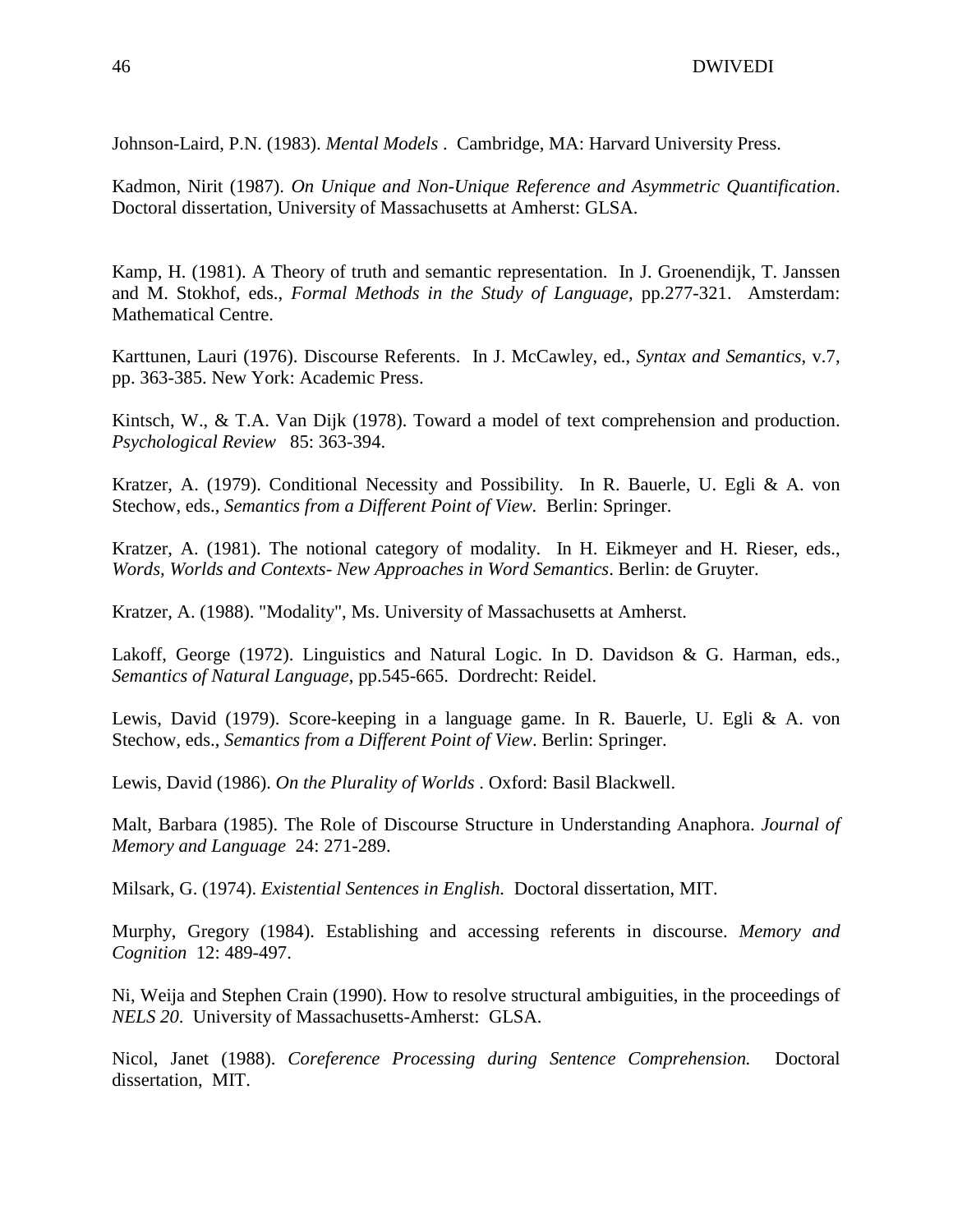Partee, B. (1984). Nominal and Temporal Anaphora. *Linguistics and Philosophy* 7: 243-86.

Portner, P. (1989). "Processing Indefinite Noun Phrases in Quantified Sentences," Ms. University of Massachusetts at Amherst.

Rayner, K. and A. Pollatsek (1988). *The Psychology of Reading*. New York: Academic Press.

Roberts, C. (1987). *Modal Subordination, Anaphora and Distributivity*. Doctoral dissertation, University of Massachusetts at Amherst: GLSA.

Roberts, C. (1989). Modal subordination and pronominal anaphora in discourse. *Linguistics and Philosophy*, 12: 683-721.

Roberts, Ian G. (1985). Agreement Parameters and the Development of English Modal Auxiliaries. *Natural Language and Linguistic Theory* 3: 21-58.

Rumelhart, D. E. (1975). Notes on a schema for stories. In D. Bobrow & A. Collins, eds., *Representation and understanding: Studies in cognitive science.* New York: Academic Press.

Stalnaker, Robert (1979). Assertion. In P. Cole, ed., *Syntax and Semantics* v.9. New York: Academic Press.

Stump, Gregory T. (1985). *The Semantic Variability of Absolute Constructions.* Dordrecht: Reidel.

Trabasso T. and L.L. Sperry (1985). Causal relatedness and importance of story events. *Journal of Memory and Language* 24: 595-611.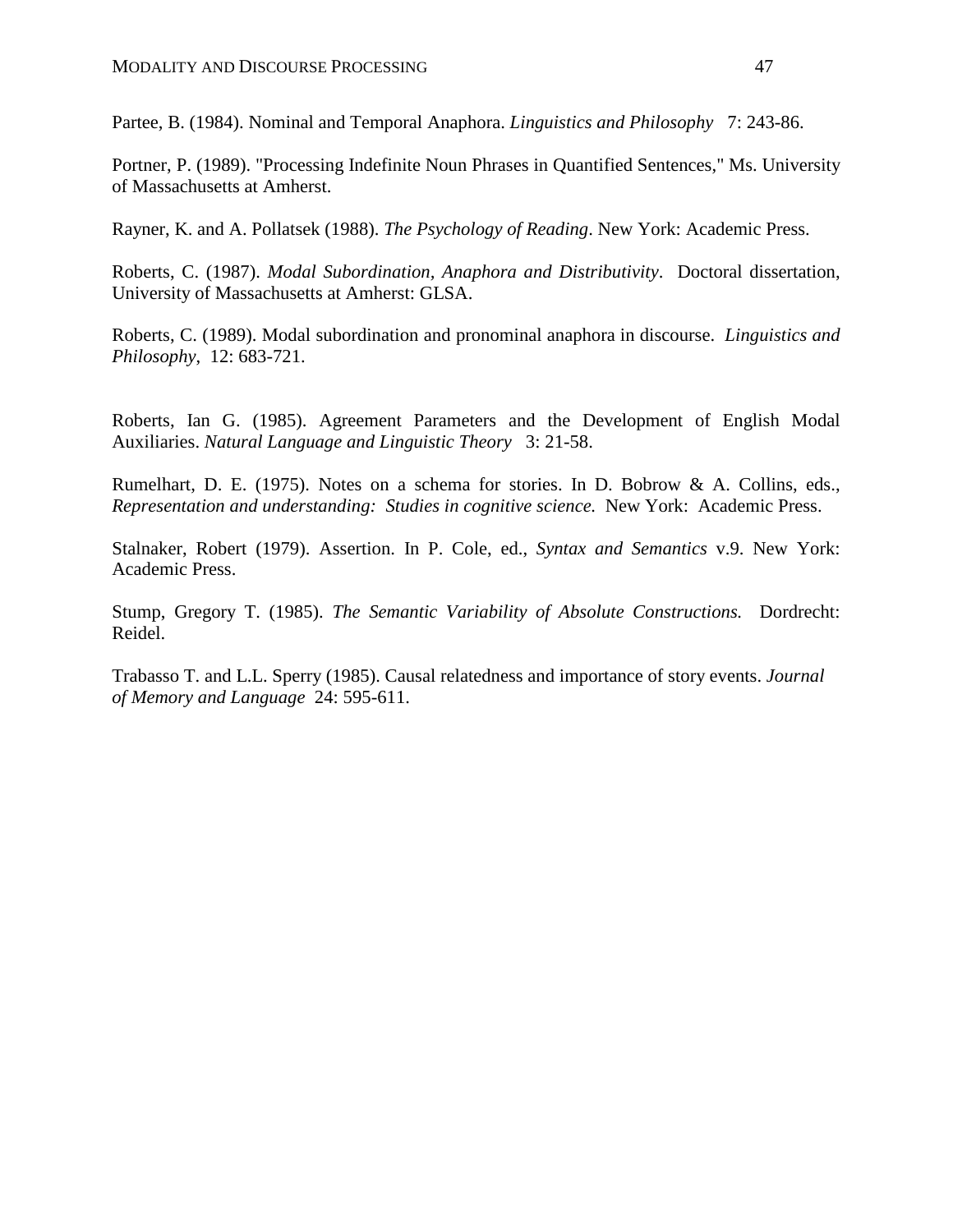## **Appendix A**

Materials for Experiment 1

Key S1/ S2/ S3:NF or F/ S4. Two types of discourses:

- I. S1: antecedent NP in NF clause  $S2:$  S3: pronoun in NF clause  $S4:$
- II. S1: antecedent NP in NF clause  $S2:$  S3: pronoun in F clause S4:

1. The doctor might find a cure for AIDS./She's been working very hard lately./It would be a combination of AZT and her NRX.|It's a combination of AZT and her NRX./She'll probably win the Nobel prize.

## WHAT IS THE CURE FOR? THE COMMON COLD AIDS

2. Kal wishes he had a red sports car./He'll do anything forattention./It would be a Ferrari.|It's a Ferrari./But first he wants a girlfriend./

> WHAT KIND OF CAR? FERARRI TRANS AM

3. Cathy will probably buy a house./She's been looking at the market lately./It would be a Colonial.|It's a Colonial./Luckily, she has a good agent./

WHAT DOES CATHY WANT TO BUY? AN OUTFIT A HOUSE

4. Sam wants to watch a hockey game./He's a big Bruins fan./It would be at the Montreal Forum.|It's at the Montreal Forum./He's confident they will beat the Canadiens.

WHICH ARENA?

MONTREAL FORUM BOSTON GARDEN

5. Maybe Robin will give a speech./She's a good speaker./It would be about peace in the Gulf.|It's about peace in the Gulf./She does not believe in war./

## WHAT KIND OF SPEECH?

SOVIET-US RELATIONS PEACE IN THE GULF

6. John dreams of building his own log cabin./His upcoming retirement will give him time./It would be a small cabin.|It's a small cabin./He can't wait to get started./

WHAT DOES JOHN WANT TO BUILD?

A HOUSEBOAT A LOG CABIN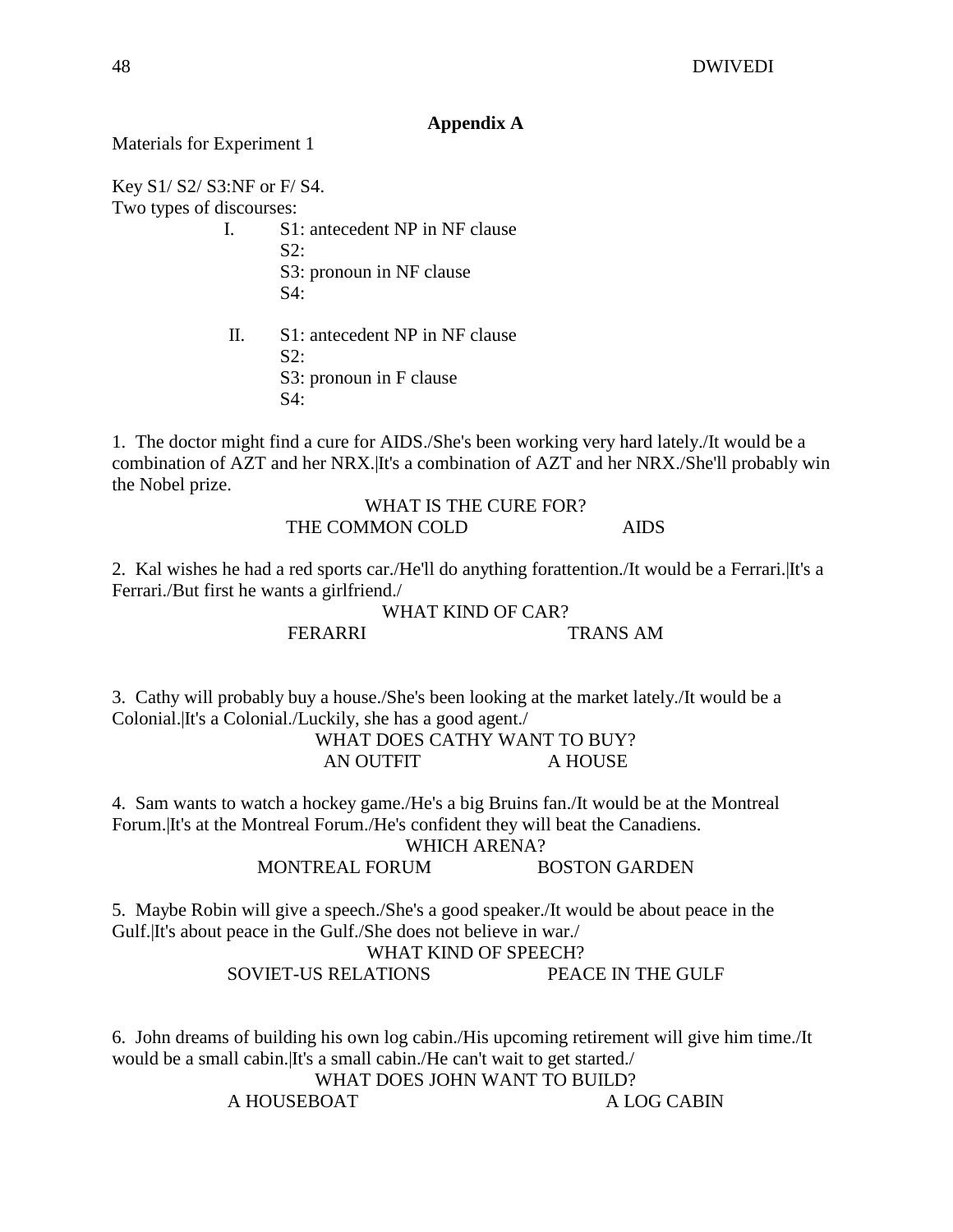7. Harold wants to borrow a boat./He has a strong desire to go fishing alone./It would be a small motorboat.|It's a small motorboat./He'll call his friend Jack, who has one./

#### WHAT KIND OF BOAT? YACHT MOTORBOAT

8. Kerry wants to buy a novel./She is an avid reader./It would be an epic novel.|It's an epic novel./She loves stories./

> KERRY WANTS TO BUY A HOUSE FALSE TRUE

9. Mary will probably go to college./She likes studying./It would be an Ivy League school.|It's an Ivy League school./She has to get a scholarship.

> WHAT KIND OF SCHOOL? STATE SCHOOL IVYLEAGUE

10. Susan might have a party./She loves huge gatherings./It would be next Saturday night.|It's next Saturday night./She'll have to buy a dress./

SUSAN MIGHT HAVE A PARTY FALSE TRUE

11. John wishes he had a girlfriend./He's a lonely guy./She would be blonde.|She's blonde./He stopped daydreaming and went to work./

> WHAT TYPE OF GIRLFRIEND? BLONDE BRUNETTE

12. Hopefully, Genie will get a job in her field of choice./She's been searching for weeks./It would be a marketing position.|It's a marketing position./She's confident that she will hear something soon./

## WHAT TYPE OF JOB? MARKETING FINANCE 13. Maybe Jane will get a raise./She's been getting hints from her boss./It would be a 5% increase.|It's a 5% increase./The anxiety is getting to her.

JANE MIGHT GET FIRED

## FALSE TRUE

14. Julie hopes she will get a ring on her birthday./She's been encouraging her boyfriend./It would have her birthstone.|It has her birthstone./Afterall, she bought him a ring on his birthday./

WHAT DOES JULIE WANT FOR HER BIRTHDAY?

A NEW CAR A RING

15. Sarah might go to a symphony./She likes relaxing to music./It would be a nice night out.|It's a nice night out./She'll wear her black high heels./

WHAT DOES SARAH WANT TO DO?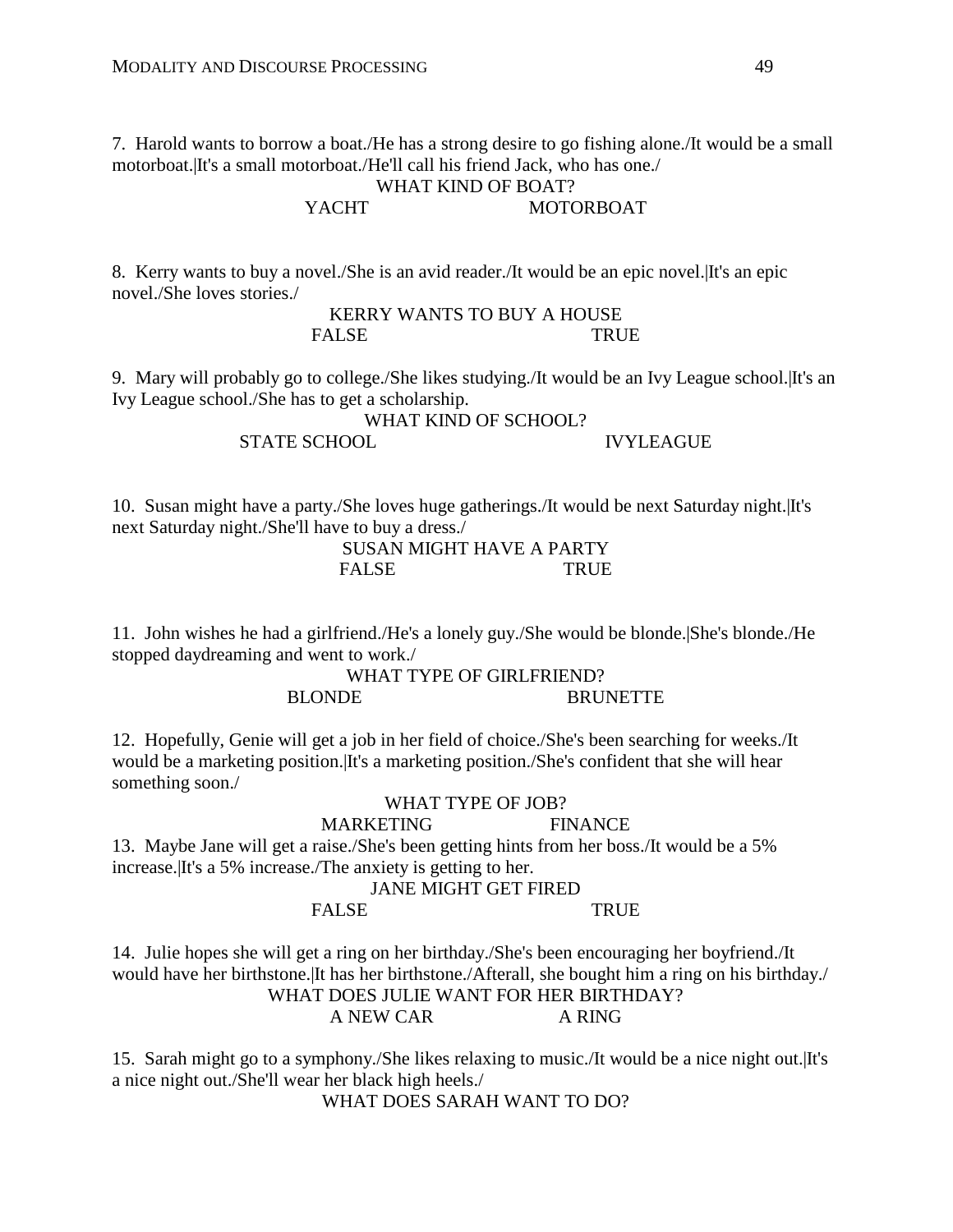#### GO TO A SYMPHONY WATCHA MOVIE

16. Maybe Dr. Smith will donate his inheritance to UMass./The college is his alma mater./It would be a large sum.|It's a large sum./He'll decide at Alumni Weekend./{1 16 IS IT A LOT OF MONEY?

NO YES

#### **Appendix B**

Materials for Experiment 2

Key: a. sentences: F1 or NF1 b. sentences: F2 or NF2 The three types of discourses examined: F1-F2, F1-NF2, NF1-NF2.

1a. Susan will major in math.|Maybe Susan will major in math.

 1b. She will take Calculus III first.|She should take Calculus III first. WHAT COURSE WILL|SHOULD SUSAN TAKE? GEOMETRY CALCULUS

- 2a. Jake will buy a novel.|Maybe Jake will buy a novel.
- 2b. He will get a relaxing story.|He should get a relaxing story. WHAT KIND OF A BOOK WILL/SHOULD JAKE BUY? RELAXING ACTION-PACKED
- 3a. Mary will buy a car.|Maybe Mary will buy a car.

 3b. She will take a mechanics course, first.|She should take a mechanics course first. WHAT KIND OF A COURSE WILL/SHOULD MARY TAKE? COOKING MECHANICS

- 4a. Frank will go to the party, afterall.|Perhaps Frank will go to the party, afterall.
- 4b. He will get a haircut before he goes.|He should get a haircut before he goes.

| IS FRANK'S HAIR TOO SHORT? |      |
|----------------------------|------|
| NO.                        | YES. |

- 5a. Shirley will go camping.|Perhaps Shirley will go camping.
- 5b. She will not go alone.|She should not go alone.
- 6a. George will apply to college.|Perhaps George will apply to college.
- 6b. He will apply early next semester.|He should apply early next semester. WHEN WILL/SHOULD GEORGE APPLY?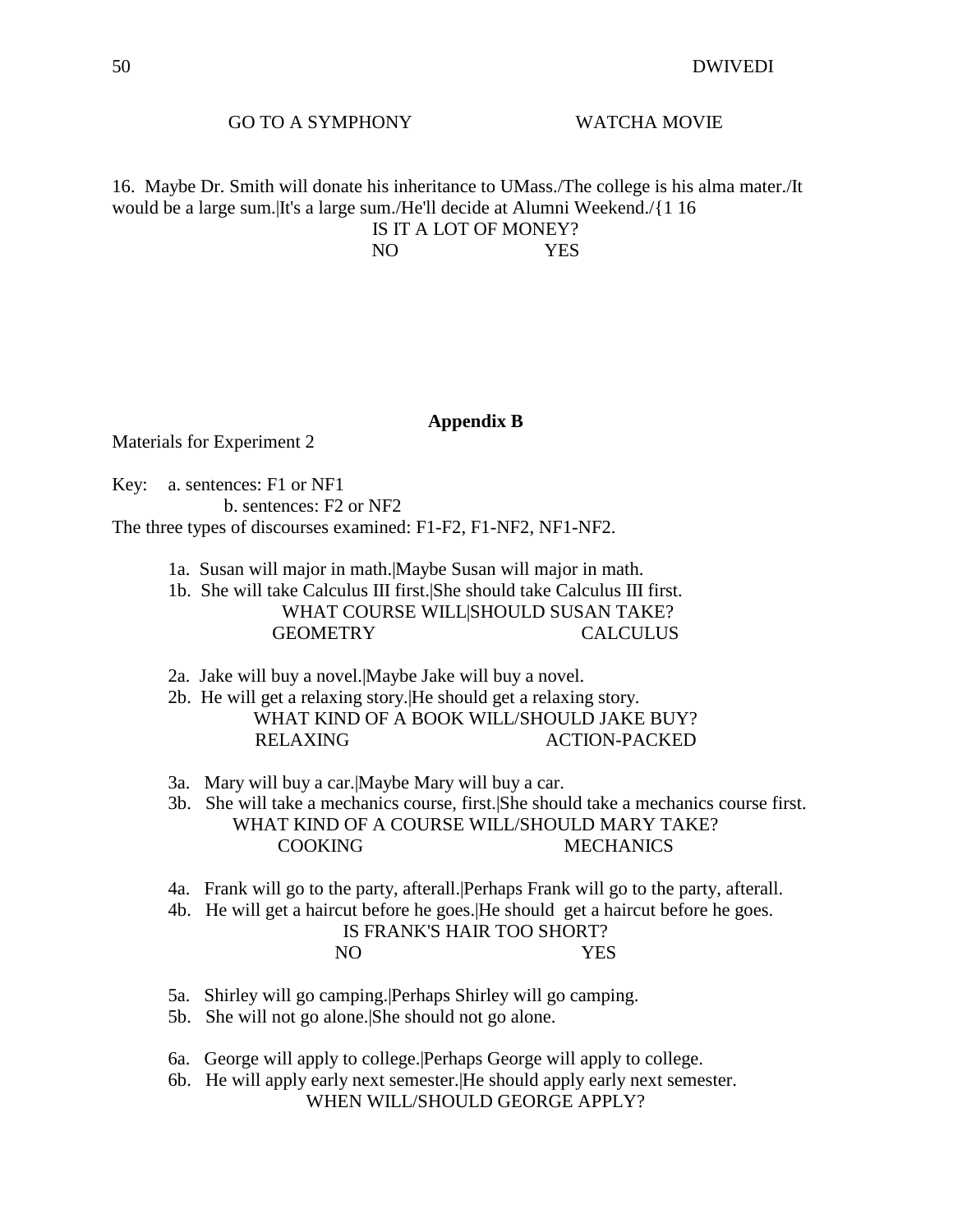# EARLY NEXT SEMESTER LATE THIS SEMESTER 7a. Sarah will try to make a new dish.|Maybe Sarah will try to make a new dish. 7b. She will consult The Joy of Cooking.|She should consult The Joy of Cooking. WHICH BOOK WILL/SHOULD SARAH CONSULT? THE SIXTY MINUTE GOURMET THE JOY OF COOKING 8a. Fred will go hunting this fall.|Maybe Fred will go hunting this fall. 8b. He will get a permit soon.|He should get a permit soon. WHEN WILL FRED GO HUNTING? THIS FALL THIS WINTER

 9a. Minnie will take the Sketching 101 course, afterall.|Maybe Minnie will take the Sketching 101 course, afterall.

 9b. She will buy H2 pencils.|She should buy H2 pencils. WHAT KIND OF PENCILS DOES MINNIE NEED?  $HB$  H2

10a. Mike will go to Sara's wedding.|Perhaps Mike will go to Sara's wedding.

 10b. He will ask her about accommodations.|He should ask her about accommodations. IS SARA GETTING DIVORCED? NO YES

- 11a. Barry will see a doctor about his knee.|Perhaps Barry will see a doctor about his knee.
- 11b. He will get a second opinion, too.|He should get a second opinion, too. BARRY'S NOSE IS HURT FALSE TRUE

 12a. Kevin will try to find a date for the party.|Perhaps Kevin will try to find a date for the party.

 12b. He will try a dating service.|He should try a dating service. IS KEVIN GOING TO A PARTY? NO YES

13a. Mario will run for President again.|Maybe Mario will run for President again.

13b. He will win this time.|He would win this time.

WILL/WOULD MARIO WIN THIS TIME? NO YES

- 14a. My friend's business will hire a new salesperson.|Maybe my friend's business will hire a new salesperson.
- 14b. The position will be open in May.|The position would be open in May.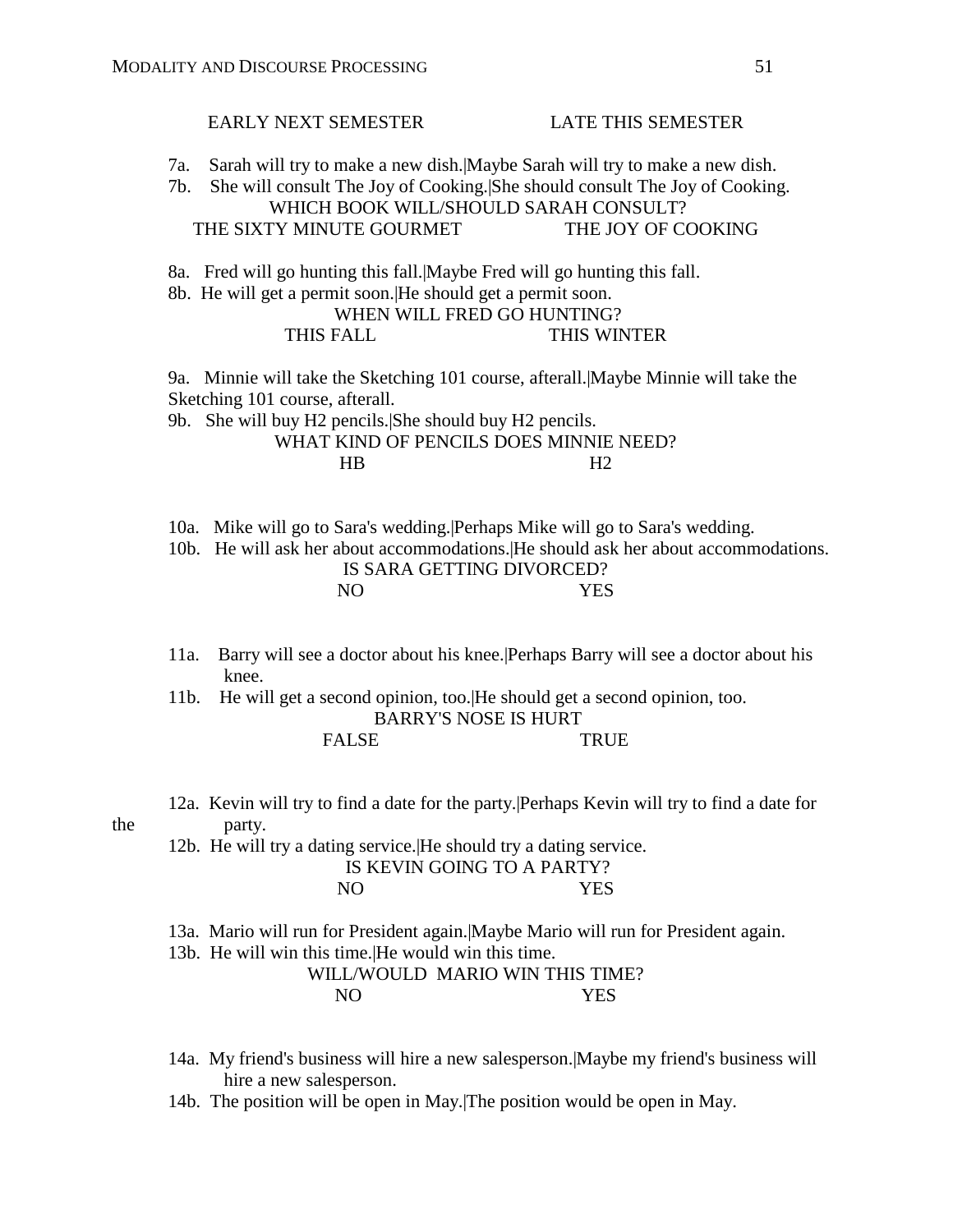#### 52 DWIVEDI

## WHEN WILL/WOULD THE POSITION BE OPEN? IMMEDIATELY IN MAY

15a. Sam will be in charge of the project.|Maybe Sam will be in charge of the project.

- 15b. He will do a good job.|He would do a good job.
- 16a. The US will fight, again.|Perhaps the US will fight, again.
- 16b. The war will not be short.|The war would not be short.
- 17a. The Big Brother organization will need volunteers.|Perhaps the Big Brother organization will need volunteers.
- 17b. Greg will join to help.|Greg would join to help.

 THE BIG BROTHER ORGANIZATION IS A VOLUNTEER ORGANIZATION. FALSE TRUE

 18a. The Red Cross will have a blood drive next month.|Perhaps theRed Cross will have a blood drive next month.

 18b. Fay will donate blood.|Fay would donate blood. WHEN WILL/WOULD THE RED CROSS HAVE THE DRIVE? NEXT MONTH NEXT WEEK

- 19a. The Dean's List will be published somewhere in the newspaper.|Maybe the Dean's List will be published somewhere in the newspaper.
- 19b. Dana will be on the list.|Dana would be on the list.
- 20a. There will be a meeting to discuss the latest strike proposal.|Maybe there will be a meeting to discuss the latest strike proposal.
- 20b. Jaye will vote no.|Jaye would vote no.

WHAT WILL/WOULD JAYE VOTE? NO YES

- 21a. The town will build a costly new police station.|Maybe the town will build a costly new police station.
- 21b. The citizens will protest.|The citizens would protest.

THE POLICE STATION WILL/WOULD BE CHEAP FALSE TRUE

- 22a. The princess will combat the dragon.|Perhaps the princess will combat the dragon.
- 22b. She will use her magic sword.|She would use her magic sword. DOES THE PRINCESS HAVE A MAGIC SNAKE?